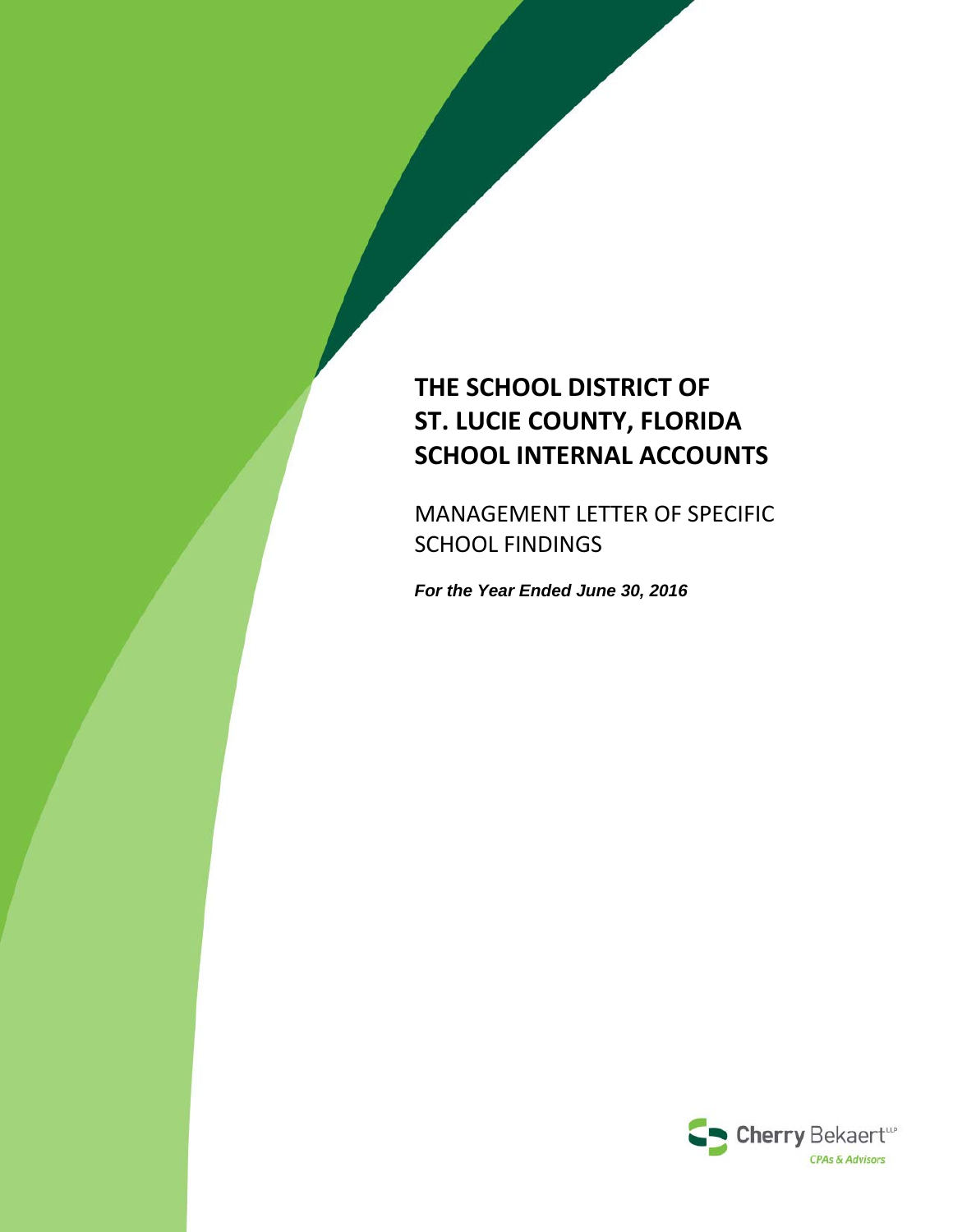

# **Management Letter of Specific School Findings**

The School District of St. Lucie County, Florida Ft. Pierce, Florida

In planning and performing our audit of the financial statement of the School District of St. Lucie County, Florida (the District) School Internal Accounts ("School Internal Accounts") as of and for the year ended June 30, 2016, in accordance with auditing standards generally accepted in the United States of America, we considered the District's internal control over financial reporting (internal control) as a basis for designing our auditing procedures for the purpose of expressing our opinion on the School Internal Accounts financial statement, but not for the purpose of expressing an opinion on the effectiveness of the District's internal control. Accordingly, we do not express an opinion on the effectiveness of the District's internal control.

A *deficiency in internal control* exists when the design or operation of a control does not allow management or employees, in the normal course of performing their assigned functions, to prevent, or detect and correct misstatements on a timely basis. A *material weakness* is a deficiency, or combination of deficiencies, in internal control, such that there is a reasonable possibility that a material misstatement of the entity's financial statements will not be prevented, or detected and corrected on a timely basis. A *significant deficiency* is a deficiency, or a combination of deficiencies, in internal control that is less severe than a material weakness, yet important enough to merit attention by those charged with governance.

Our consideration of internal control was for the limited purpose described in the first paragraph of this section and was not designed to identify all deficiencies in internal control that might be material weaknesses or significant deficiencies. Given these limitations, during our audit we did not identify any deficiencies in internal control that we consider to be material weaknesses, as defined above. However, material weaknesses may exist that have not been identified.

However, during our audit we became aware of several matters that are opportunities for strengthening internal controls and operating efficiency. Our comments regarding these matters are provided on pages 2 through 40.

We wish to thank the District's finance and accounting personnel and others involved in the conduct of the audit for their courtesy and cooperation.

This communication is intended solely for the information and use of the District, management and applicable state agencies, and is not intended to be and should not be used by anyone other than these specified parties.

CherryBekaertLLP

Orlando, Florida November 9, 2016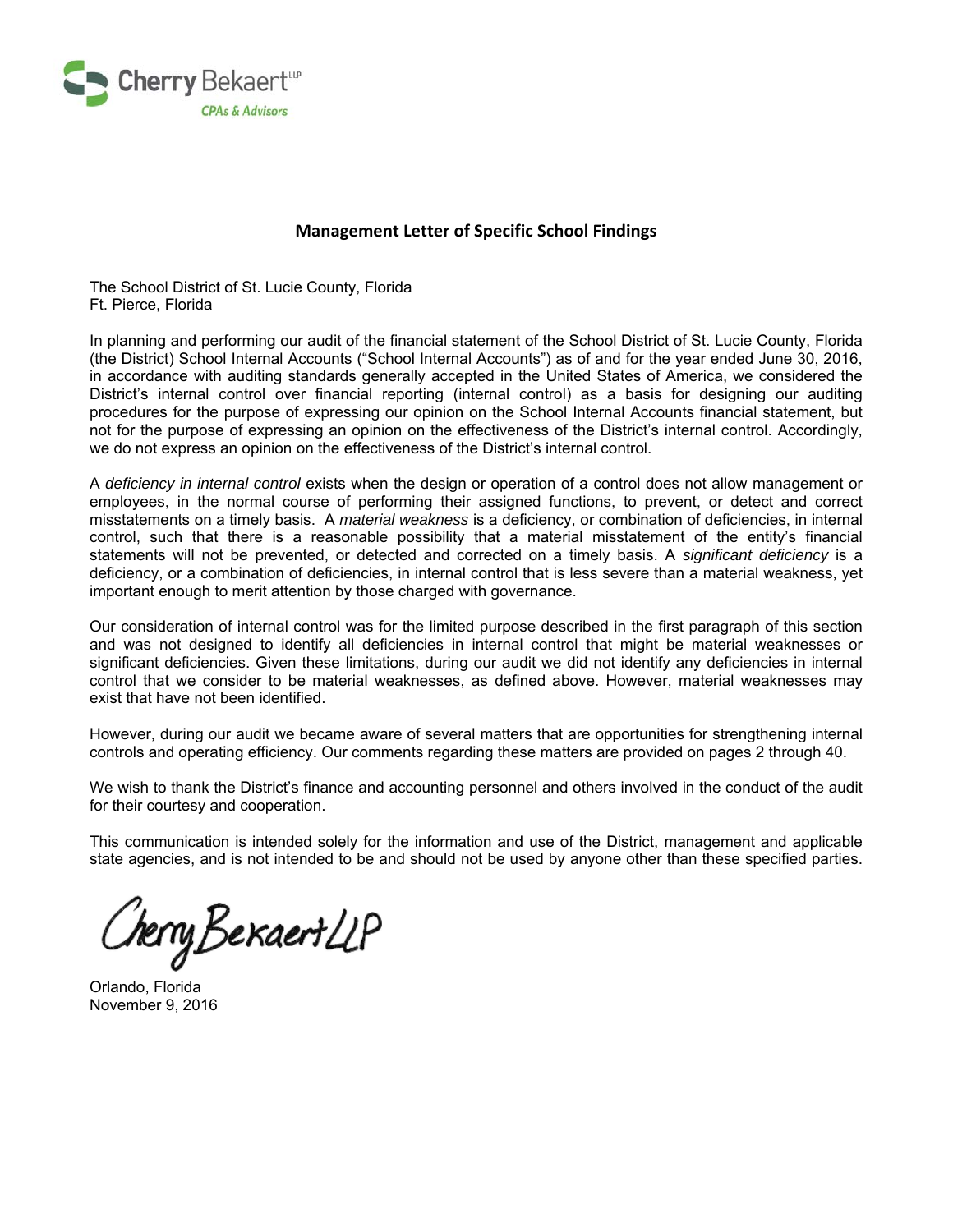# **Bayshore Elementary**

# **Repeated comments from the prior year:**

1. None.

# **Current year new comments:**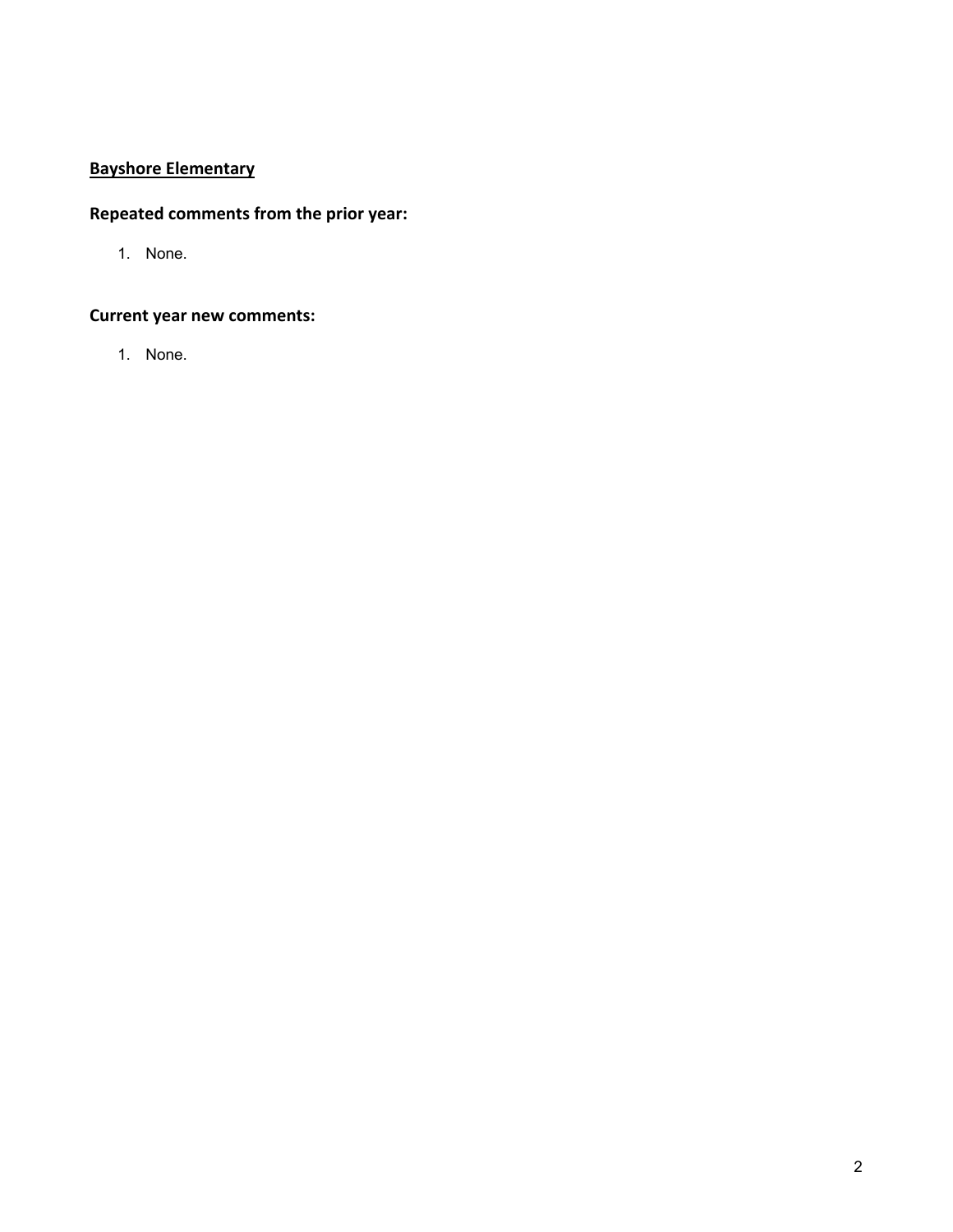# **Dale Cassens Educational Complex**

### **Repeated comments from the prior year:**

- 1. Money collected by a teacher for student receipt number 1295270 (official receipt number 358039) amounting to \$10.00 was not turned in to the front office until two days later. School Board Policy (A Principal's Manual for Internal Accounting) states that collections made outside of the school office must be turned in to the school office no later than the next business day
- 2. Check number 2025 for \$812.47 was approved by a check requisition form that was dated after the invoice date, which indicated there was no written approval prior to the purchase. School Board Policy (A Principal's Manual for Internal Accounting) states that prior to issuing a check, a check requisition/request form must be completed and signed by the principal, appropriate sponsor, and student officer.

### **Current year new comments:**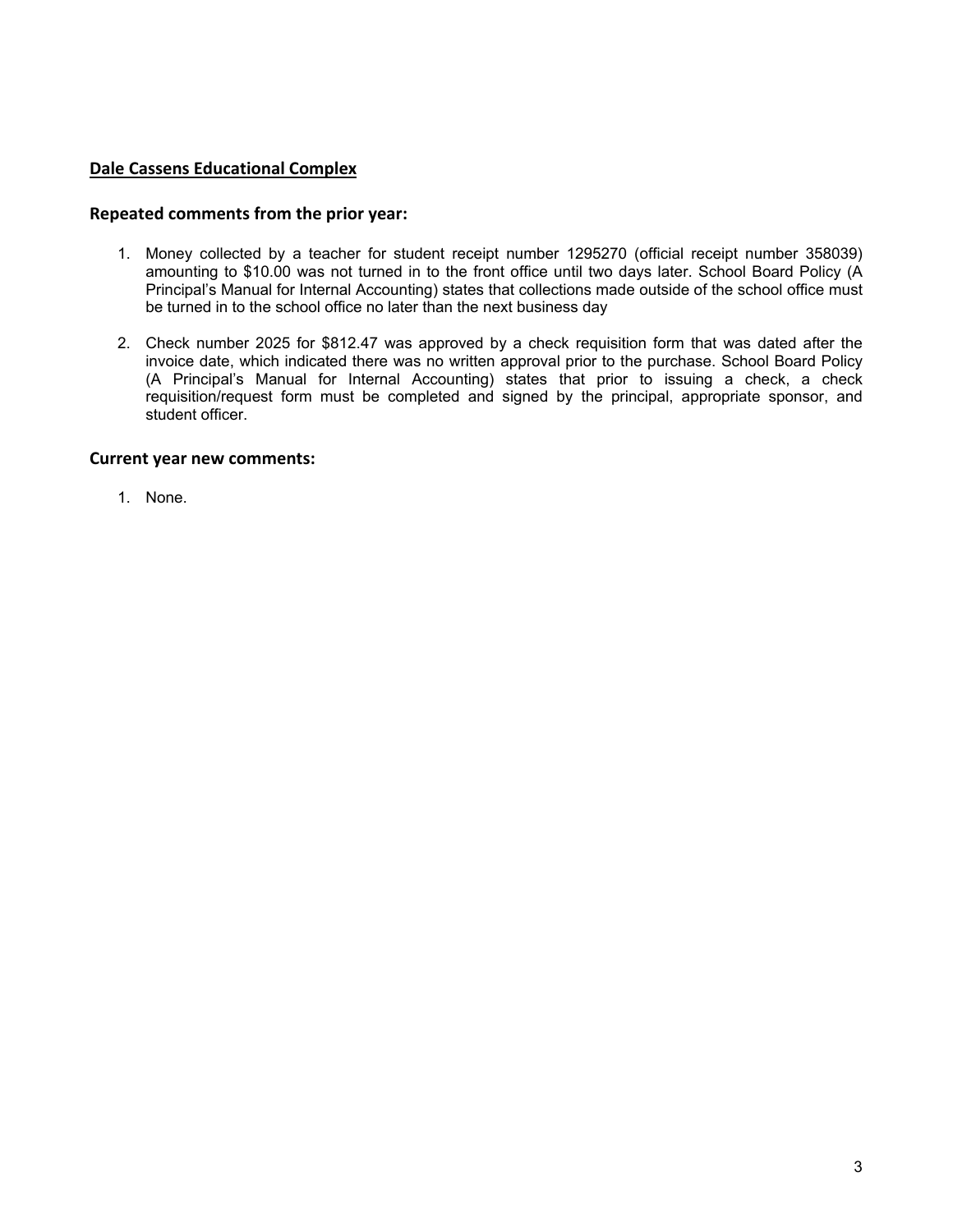# **Fairlawn Elementary**

# **Repeated comments from the prior year:**

1. None.

#### **Current year new comments:**

1. There was one check written by Fairlawn Elementary on December 3, 2015 that at year end June 30, 2016 had not been written off as stale dated. School Board Policy (A Principal's Manual for Internal Accounting) states that all checks older than six months should be written off and stale dated check information should be retained for inclusion in the St. Lucie County School Board unclaimed property report.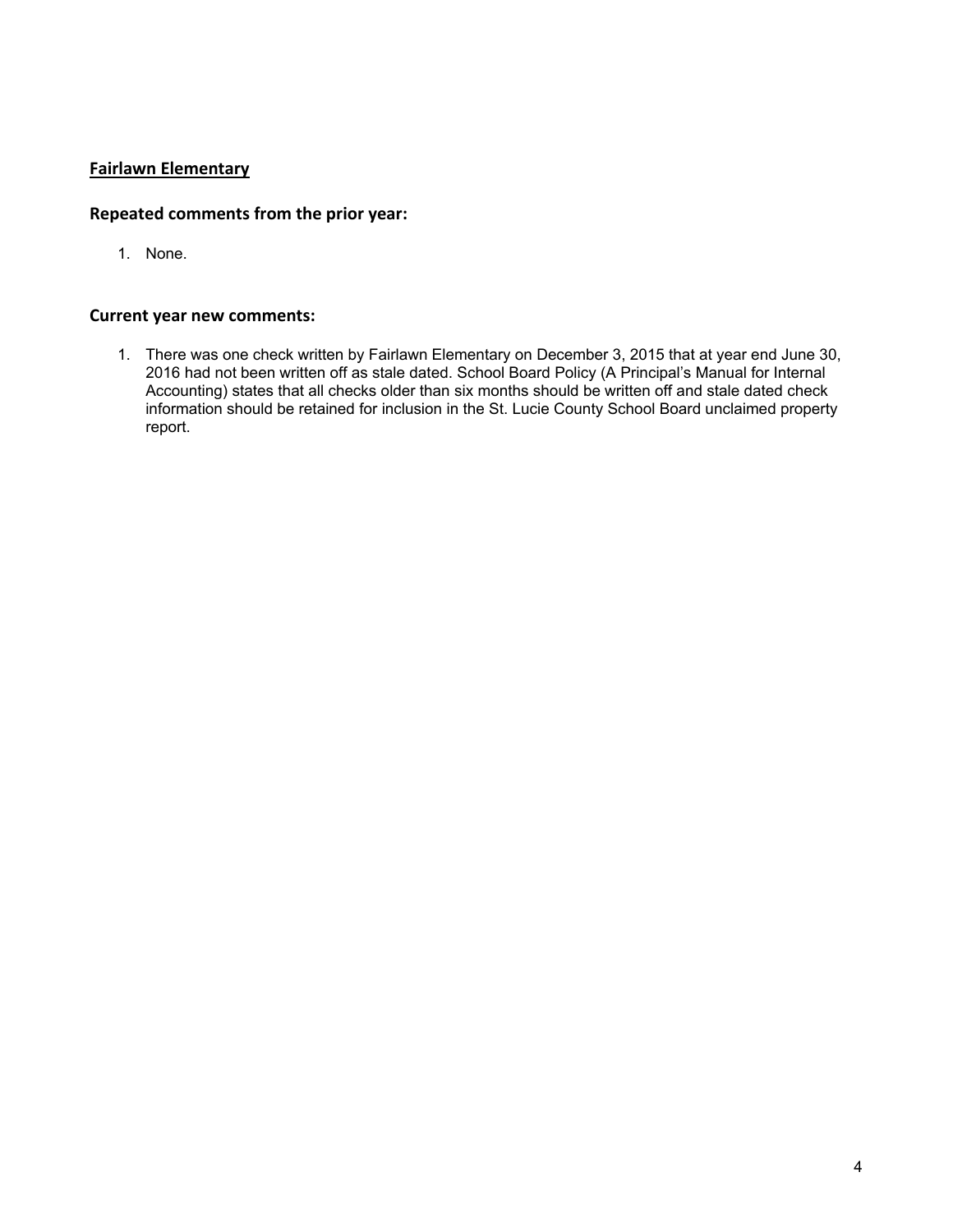# **Floresta Elementary**

# **Repeated comments from the prior year:**

1. None.

#### **Current year new comments:**

1. Request for Fundraising Activity form was not approved by the principal for the hot cocoa and candy canes fundraiser. School Board Policy (A Principal's Manual for Internal Accounting) states that each fundraising activity must be approved by the organization sponsor and the principal.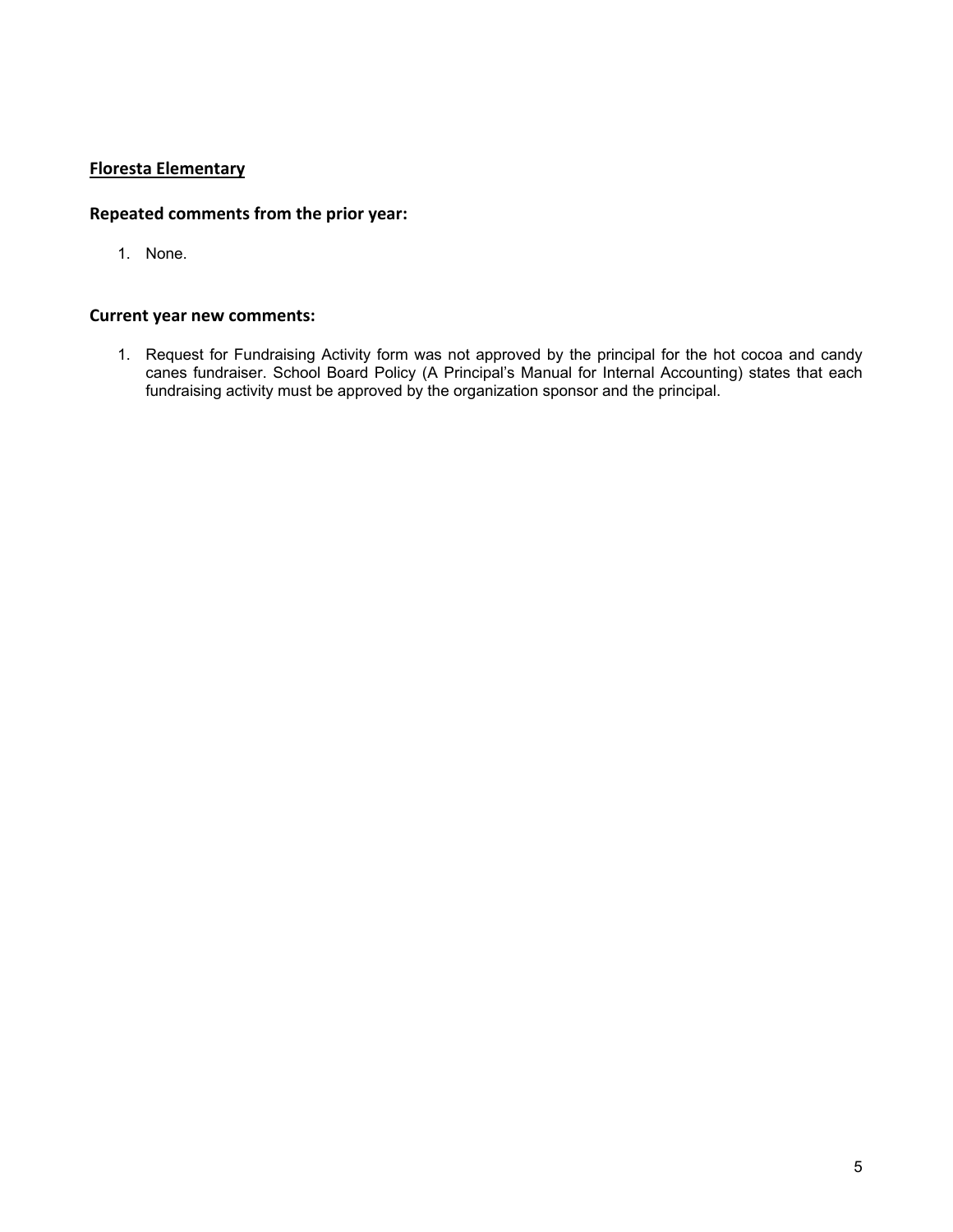# **Frances K. Sweet Elementary**

# **Repeated comments from the prior year:**

1. None.

# **Current year new comments:**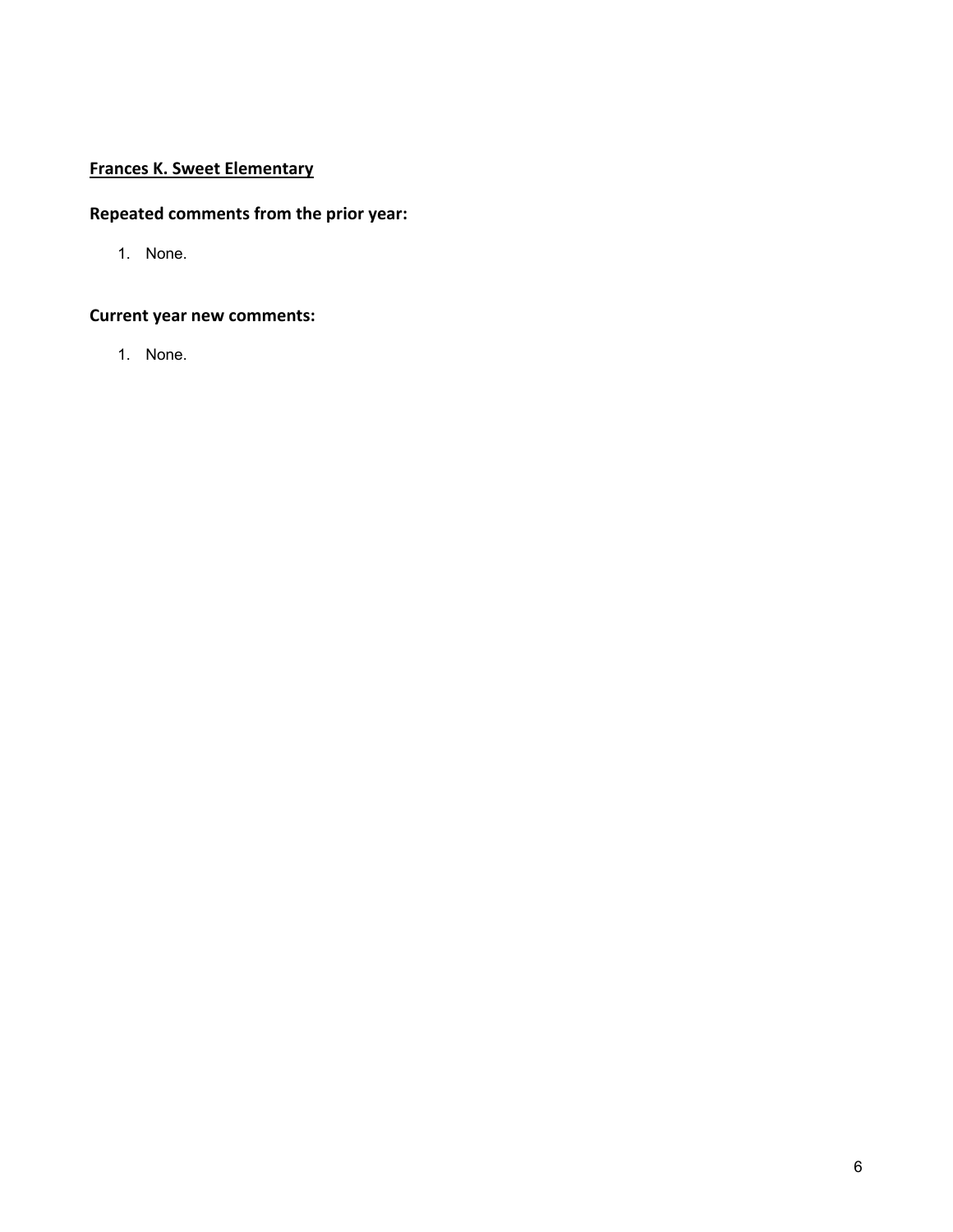# **Lakewood Park Elementary**

### **Repeated comments from the prior year:**

1. None.

- 1. Check #5548 for \$84 was approved by a check requisition form for \$70, which indicated there was no written approval for the entire amount prior to the purchase. School Board Policy (A Principal's Manual for Internal Accounting) states that written approval form the principal or designee is required before a purchase can be made.
- 2. Sales tax was not paid for PTO fundraisers in which shirts were bought and resold. School Board Policy (A Principal's Manual for Internal Accounting) states that if items are purchased to resell, they are subject to tax.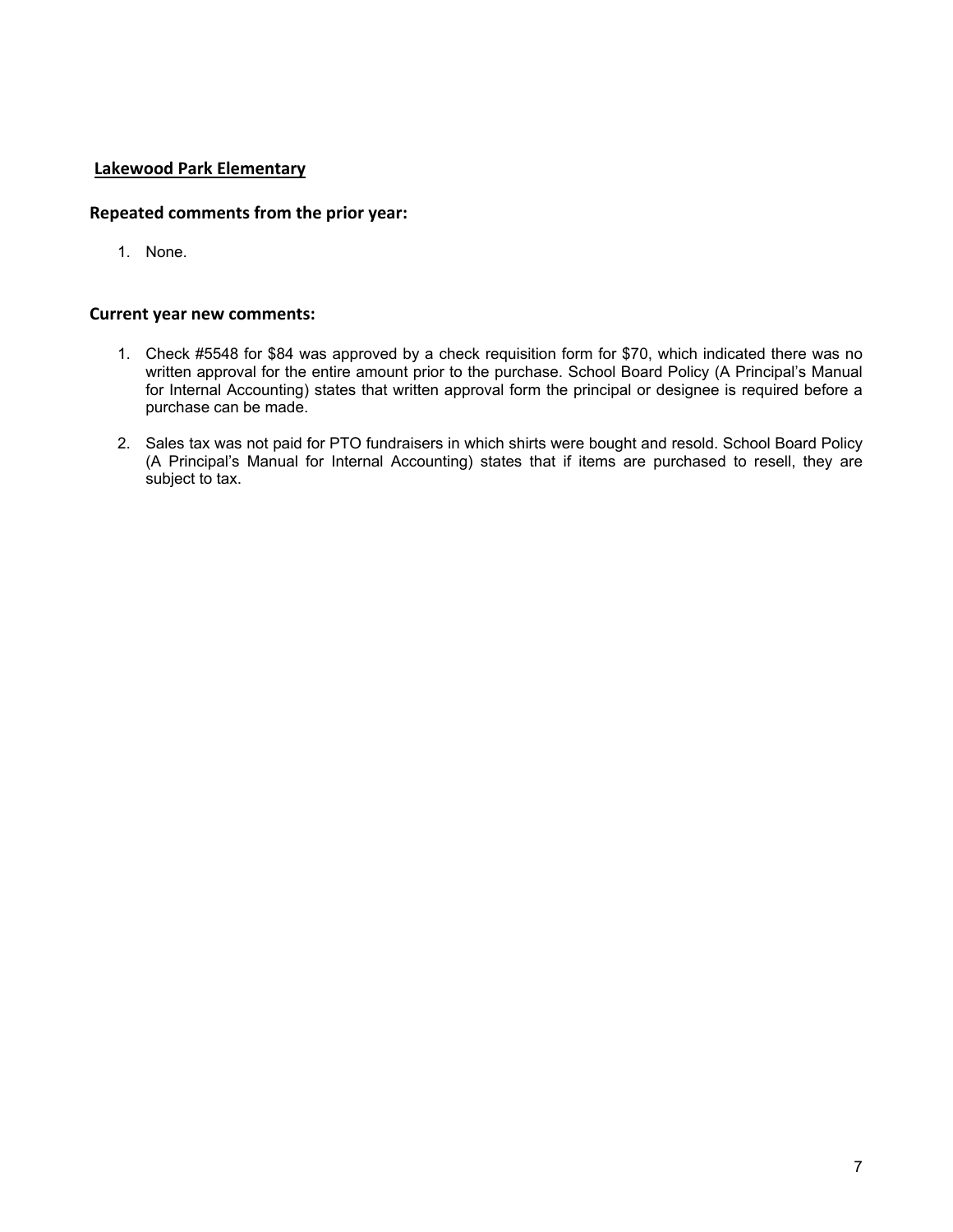# **Lawnwood Elementary**

# **Repeated comments from the prior year:**

1. None.

# **Current year new comments:**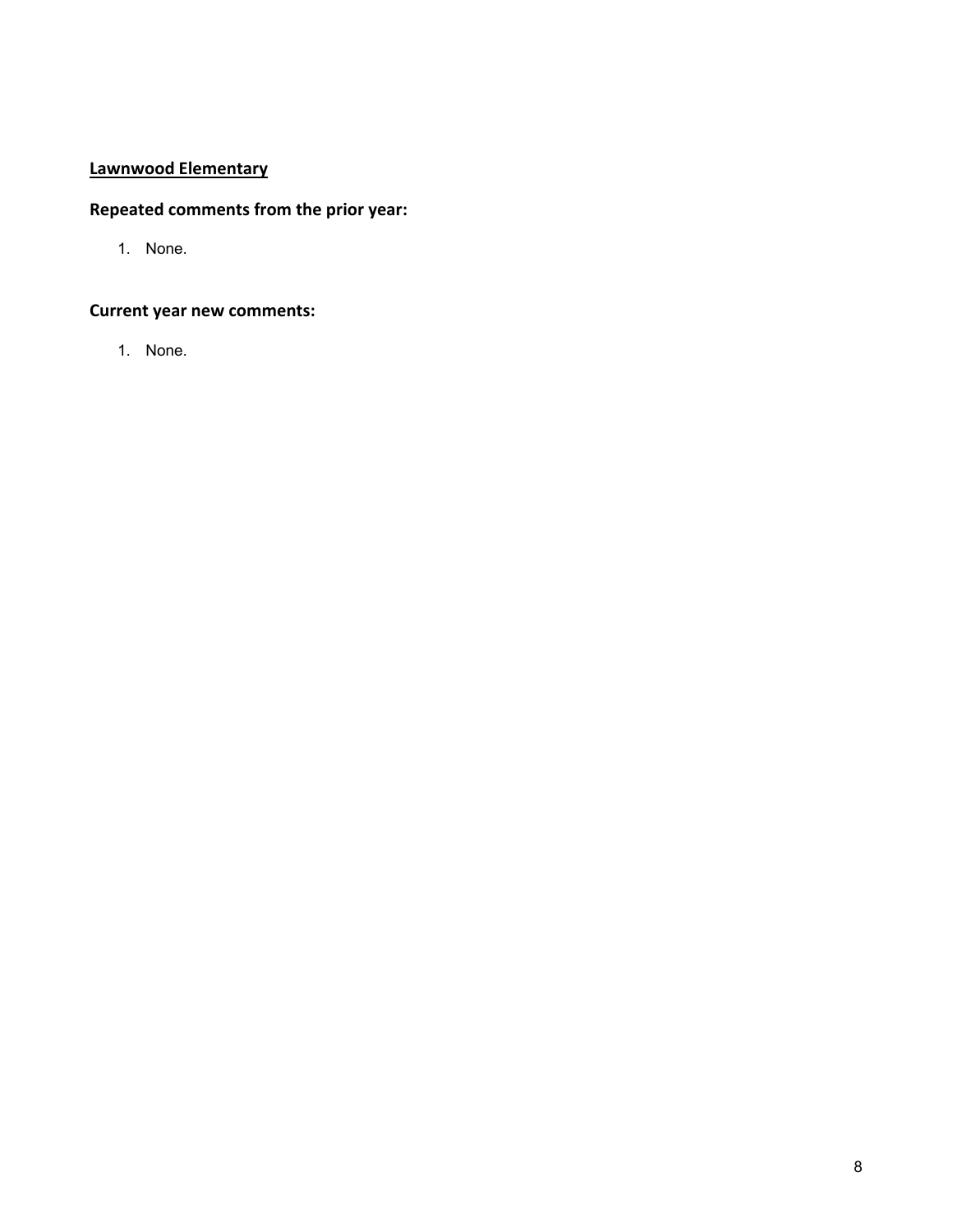# **Mariposa Elementary**

### **Repeated comments from the prior year:**

1. None.

- 1. There were three checks written by Mariposa Elementary with dates ranging from March 25, 2015 through December 18, 2015 that at year end June 30, 2016 had not been written off as stale dated. School Board Policy (A Principal's Manual for Internal Accounting) states that all checks older than six months should be written off and stale dated check information should be retained for inclusion in the St. Lucie County School Board unclaimed property report.
- 2. Sales tax was not paid for a 5<sup>th</sup> grade fundraiser in which Yankee Candles were bought and resold. School Board Policy (A Principal's Manual for Internal Accounting) states that if items are purchased to resell, they are subject to tax.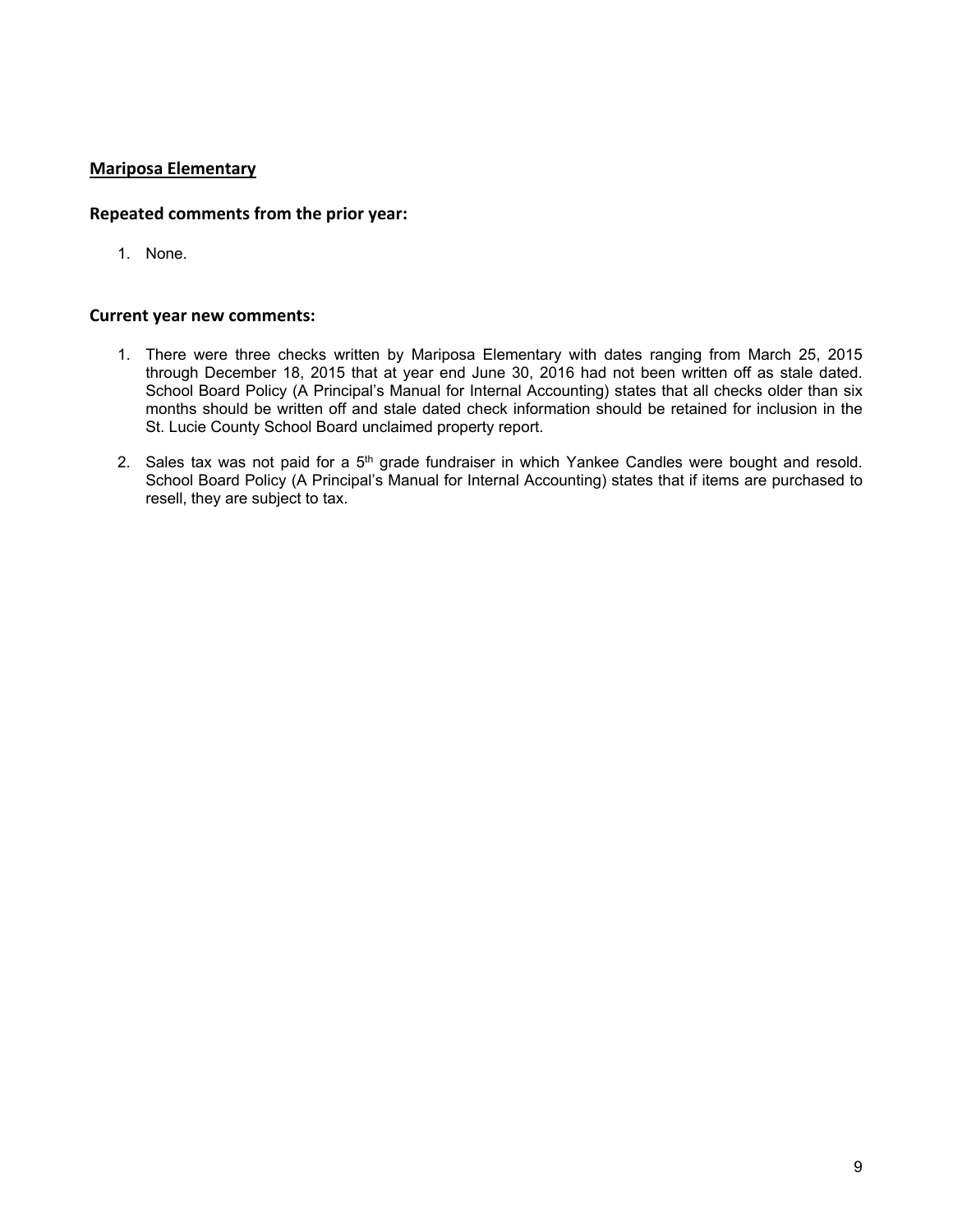# **Morningside Elementary**

# **Repeated comments from the prior year:**

1. None.

- 1. Fundraiser Financial Form was not completed for the PTO's Fun Run fundraiser. School Board Policy (A Principal's Manual for Internal Accounting) states that a financial report must be filed with the principal after each fundraising activity.
- 2. Sales tax was not paid for a PTO fundraiser in which holiday gift items were bought and resold. School Board Policy (A Principal's Manual for Internal Accounting) states that if items are purchased to resell, they are subject to tax.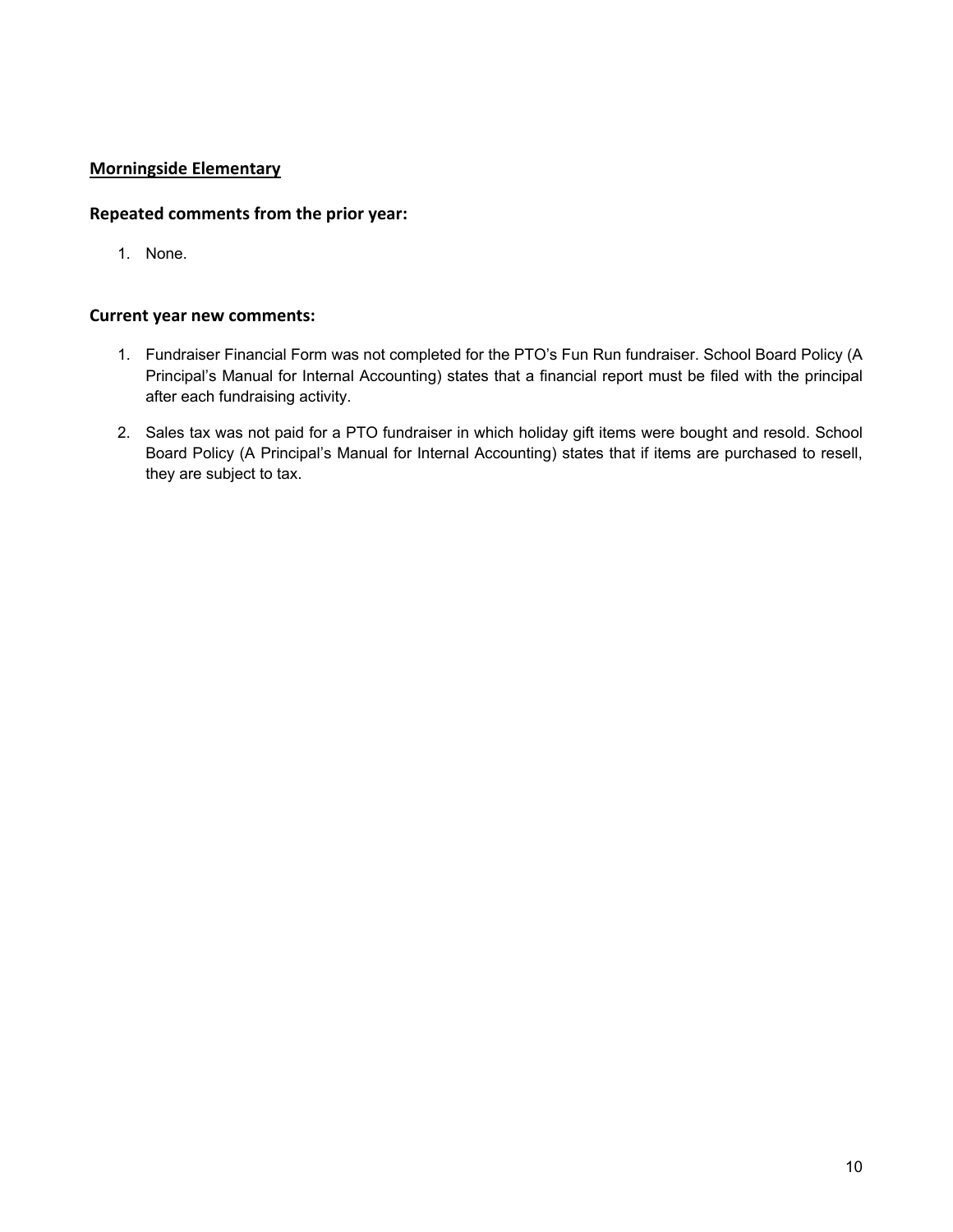# **Parkway Elementary**

### **Repeated comments from the prior year:**

1. None.

- 1. Money collected by a teacher for student receipt number 1198643 (official receipt number 348799) amounting to \$20, student receipt numbers 1198583-1198605 (official receipt numbers 348737 and 348738) amounting to \$1,802, and official receipt number 348595 amounting to \$1,077.55, were all not turned in to the front office until two days later. School Board Policy (A Principal's Manual for Internal Accounting) states that collections made outside of the school office must be turned in to the school office no later than the next business day.
- 2. Journal entry reference number 235228 for \$886.06 was not signed for approval by the principal. Journal entries should be reviewed and approved by the principal.
- 3. One monthly Principal's Report and bank reconciliation report was not completed and authorized timely. The March reports were completed and reviewed on April 26, 2016. School Board Policy (A Principal's Manual for Internal Accounting) states that Principal's Reports and bank reconciliation reports are to be completed and reviewed by the 20th of the following month.
- 4. Sales tax was not paid for PTO fundraisers in which cotton candy was bought and resold. School Board Policy (A Principal's Manual for Internal Accounting) states that if items are purchased to resell, they are subject to tax.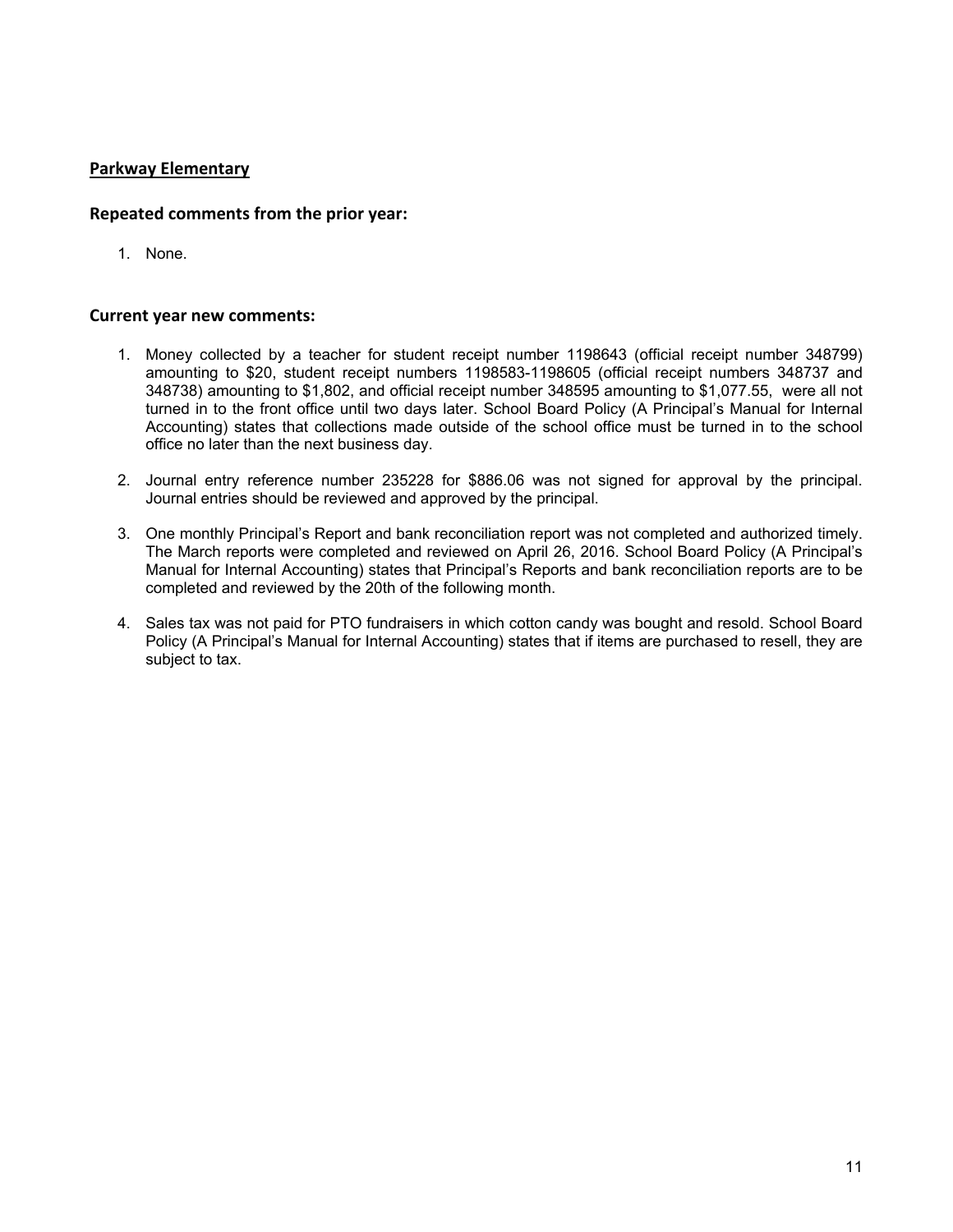# **Rivers Edge Elementary**

# **Repeated comments from the prior year:**

1. None.

#### **Current year new comments:**

1. Multiple monthly Principal's Reports and bank reconciliation reports were not completed and authorized timely. The November reports were completed and reviewed on January 8, 2016, and February reports were completed and reviewed on March 29, 2016. School Board Policy (A Principal's Manual for Internal Accounting) states that Principal's Reports and bank reconciliation reports are to be completed and reviewed by the 20th of the following month.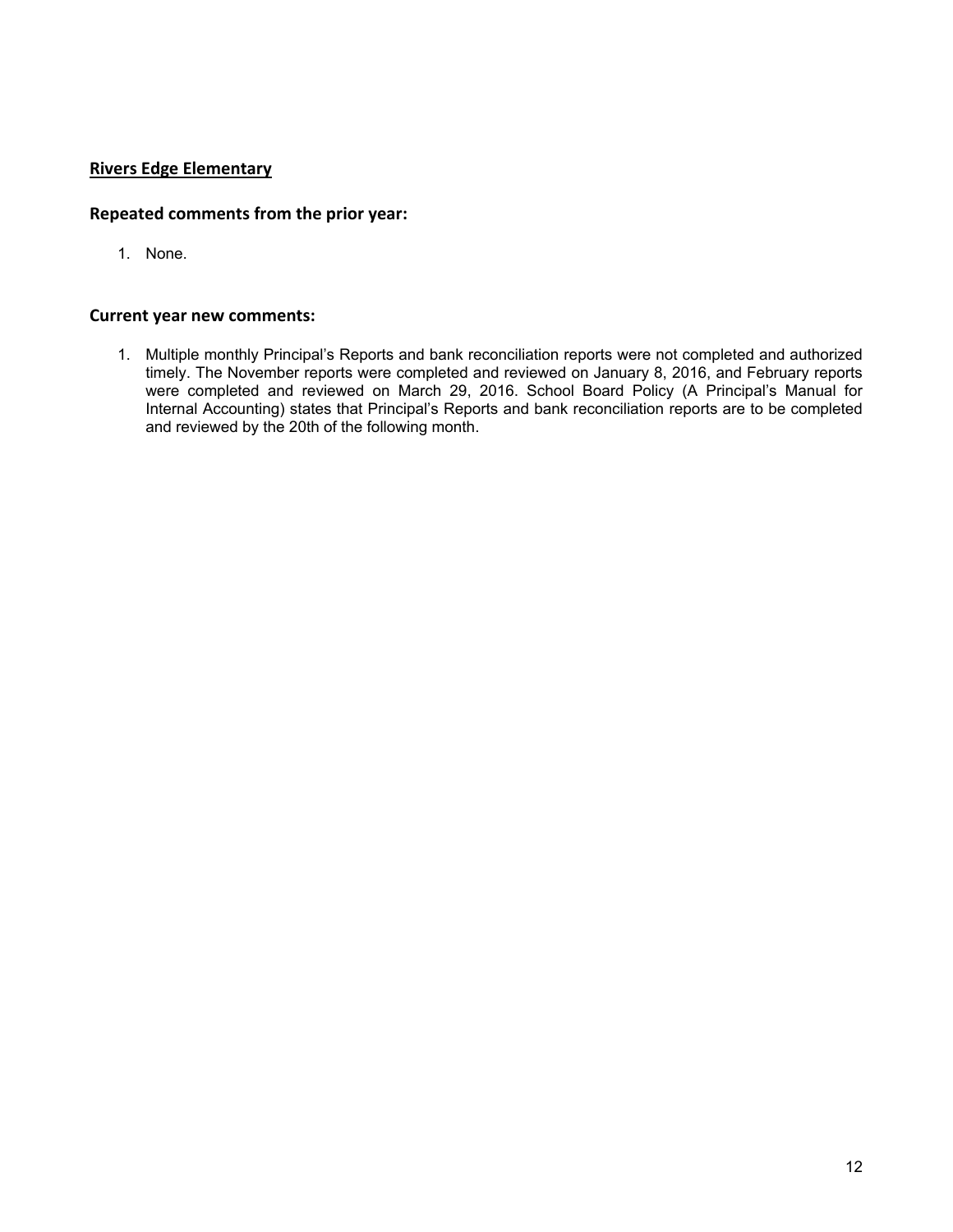# **Savanna Ridge Elementary**

### **Repeated comments from the prior year:**

1. Monies collected by teachers for official receipt numbers 358949, 359015, 359060 (student receipt number 916703) amounting to \$145.00, \$136.00, and \$120.00, respectively, was not turned in to the front office within one day of receipt of monies. School Board Policy (A Principal's Manual for Internal Accounting) states that collections made outside of the school office must be turned in to the school office no later than the next business day.

#### **Current year new comments:**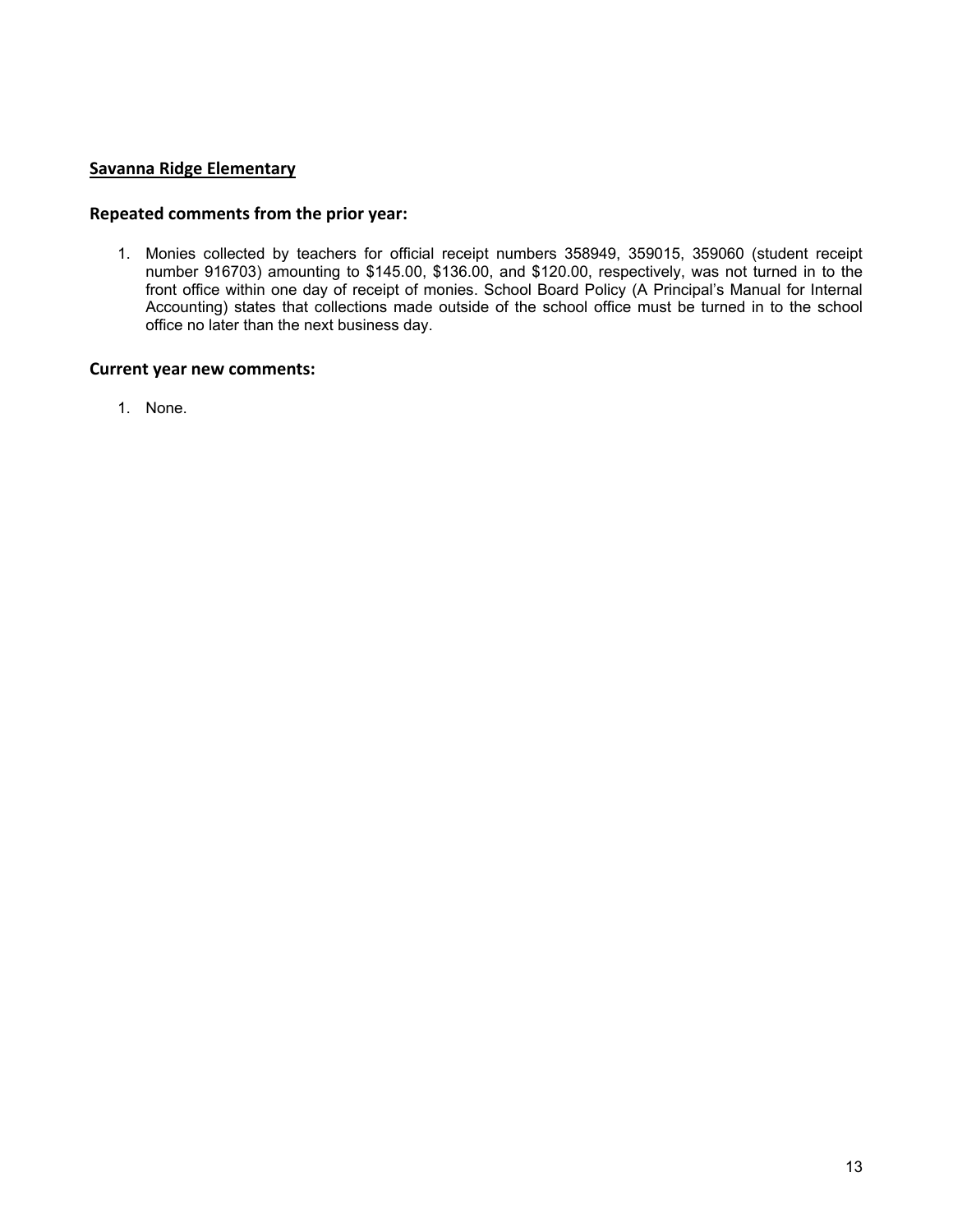# **St. Lucie Elementary**

# **Repeated comments from the prior year:**

1. None.

- 1. There was one check written by St. Lucie Elementary dated June 2, 2015 that at year end June 30, 2016 had not been written off as stale dated. School Board Policy (A Principal's Manual for Internal Accounting) states that all checks older than six months should be written off and stale dated check information should be retained for inclusion in the St. Lucie County School Board unclaimed property report.
- 2. Money collected by a teacher for receipt number 508984 amounting to \$335.00 was not turned in to the front office until ten days later and money collected by a teacher for student receipt number 926950 (official receipt number 508956) was not turned in to the front office until three days later. School Board Policy (A Principal's Manual for Internal Accounting) states that collections made outside of the school office must be turned in to the school office no later than the next business day.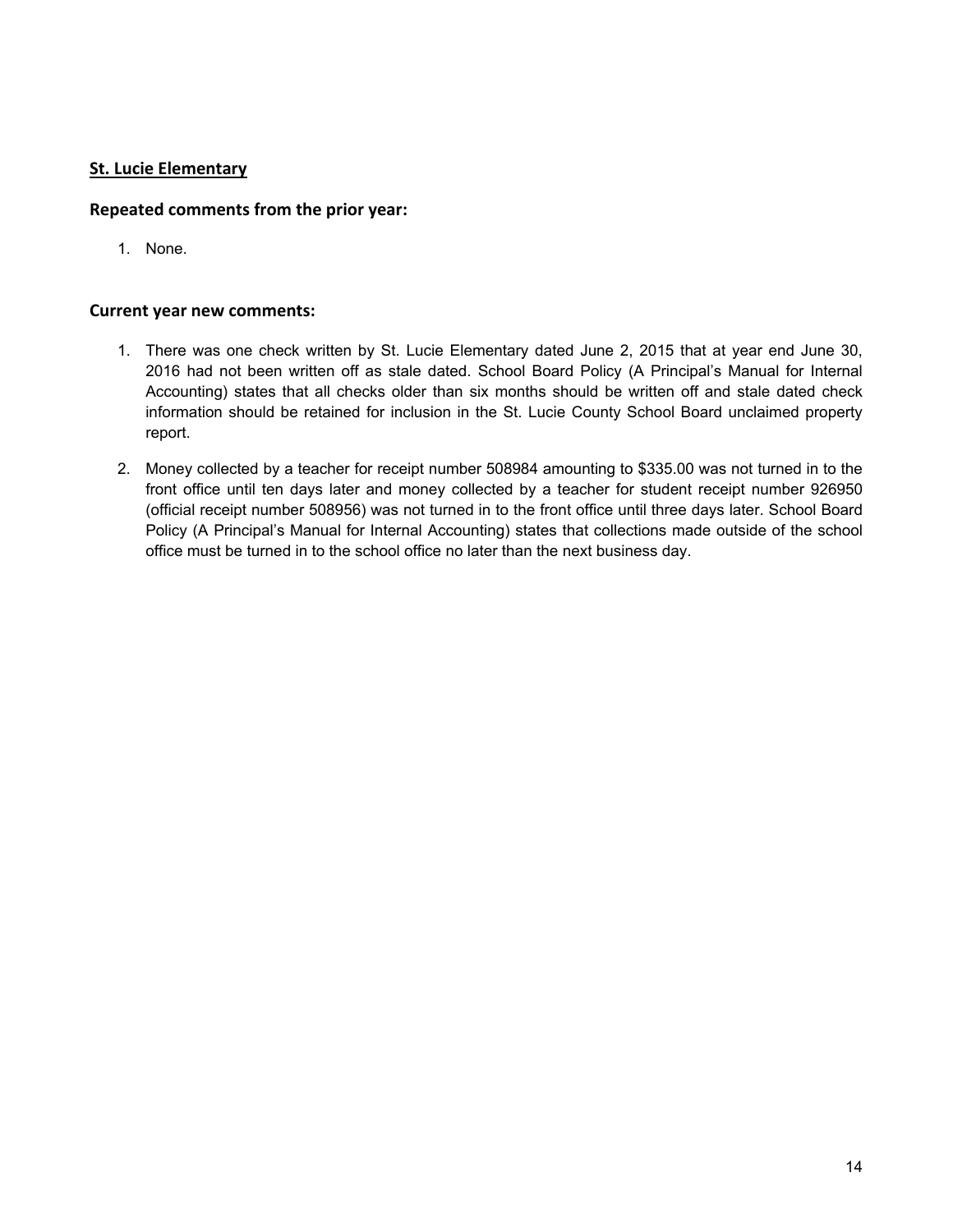# **Village Green Elementary**

# **Repeated comments from the prior year:**

1. None.

# **Current year new comments:**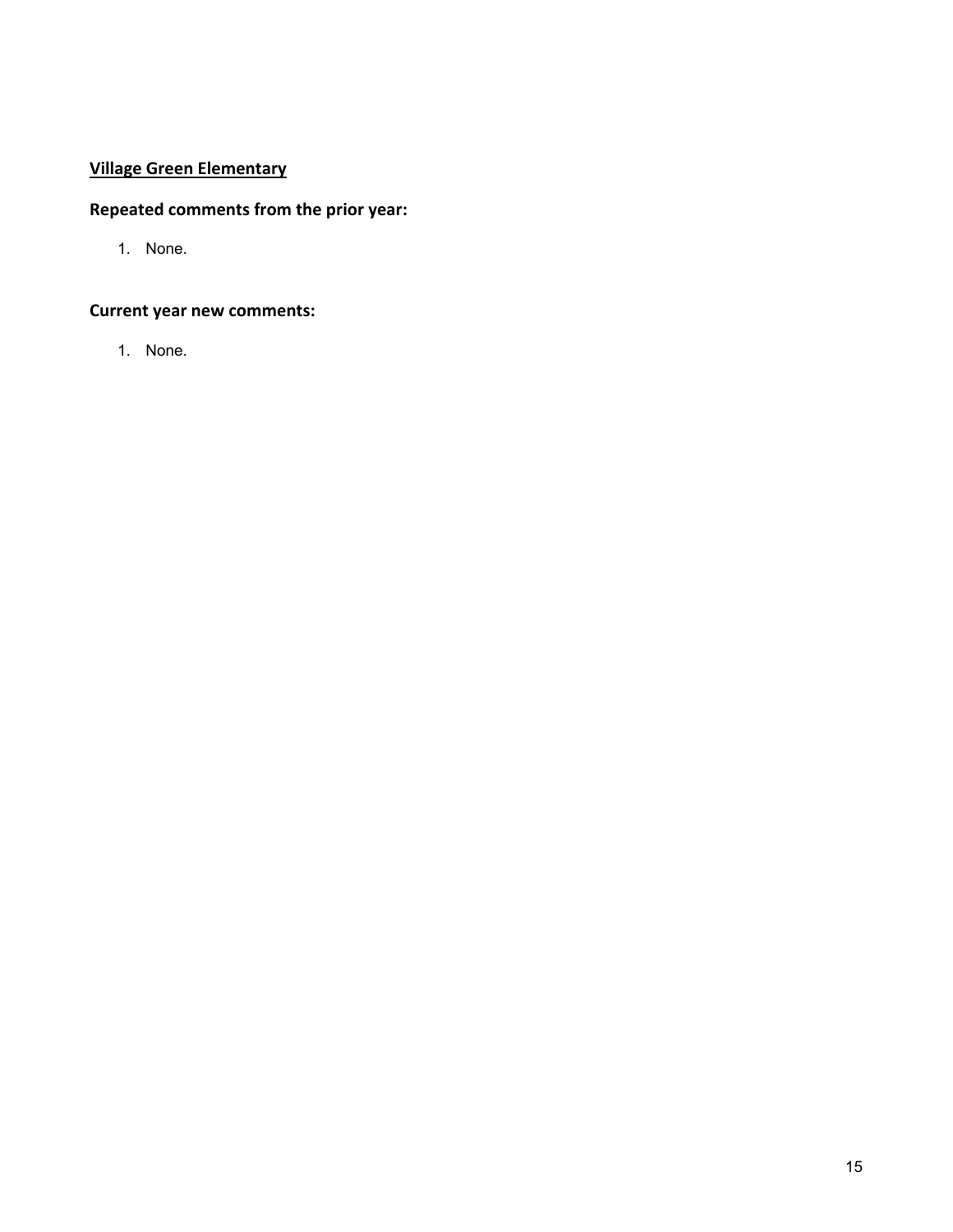# **Weatherbee Elementary**

### **Repeated comments from the prior year:**

1. Money collected by a teacher for student receipt numbers 983002- 983003 as well as 768266-768268 (official receipt number 883) amounting to \$297.00 was not turned in to the front office until two days later. School Board Policy (A Principal's Manual for Internal Accounting) states that collections made outside of the school office must be turned in to the school office no later than the next business day.

### **Current year new comments:**

1. One Principal's Report and bank reconciliation report was not completed and authorized timely. The December reports were completed and reviewed on January 28, 2016. School Board Policy (A Principal's Manual for Internal Accounting) states that Principal's Reports and bank reconciliation reports are to be completed and reviewed by the 20th of the following month.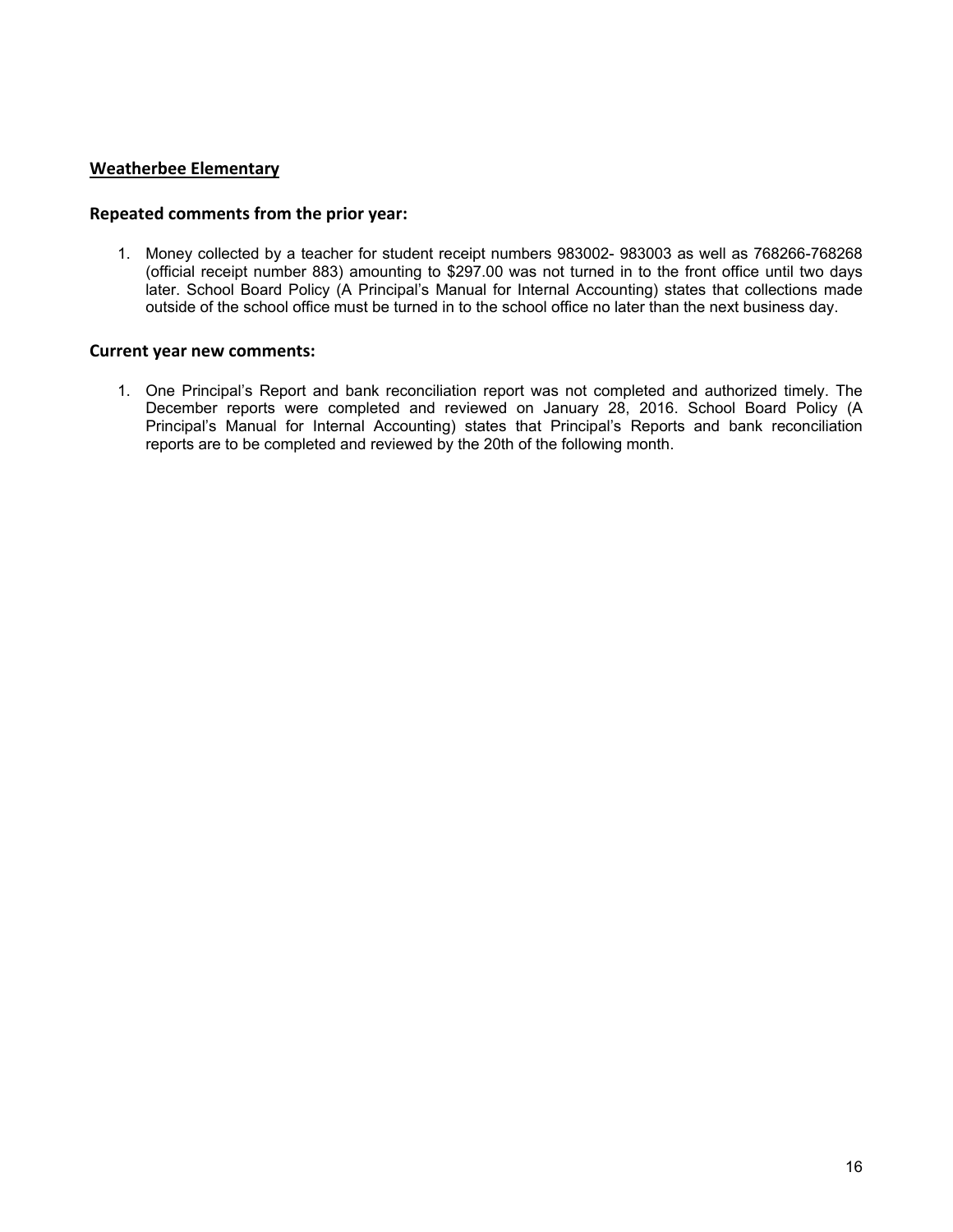# **White City Elementary**

# **Repeated comments from the prior year:**

1. None.

# **Current year new comments:**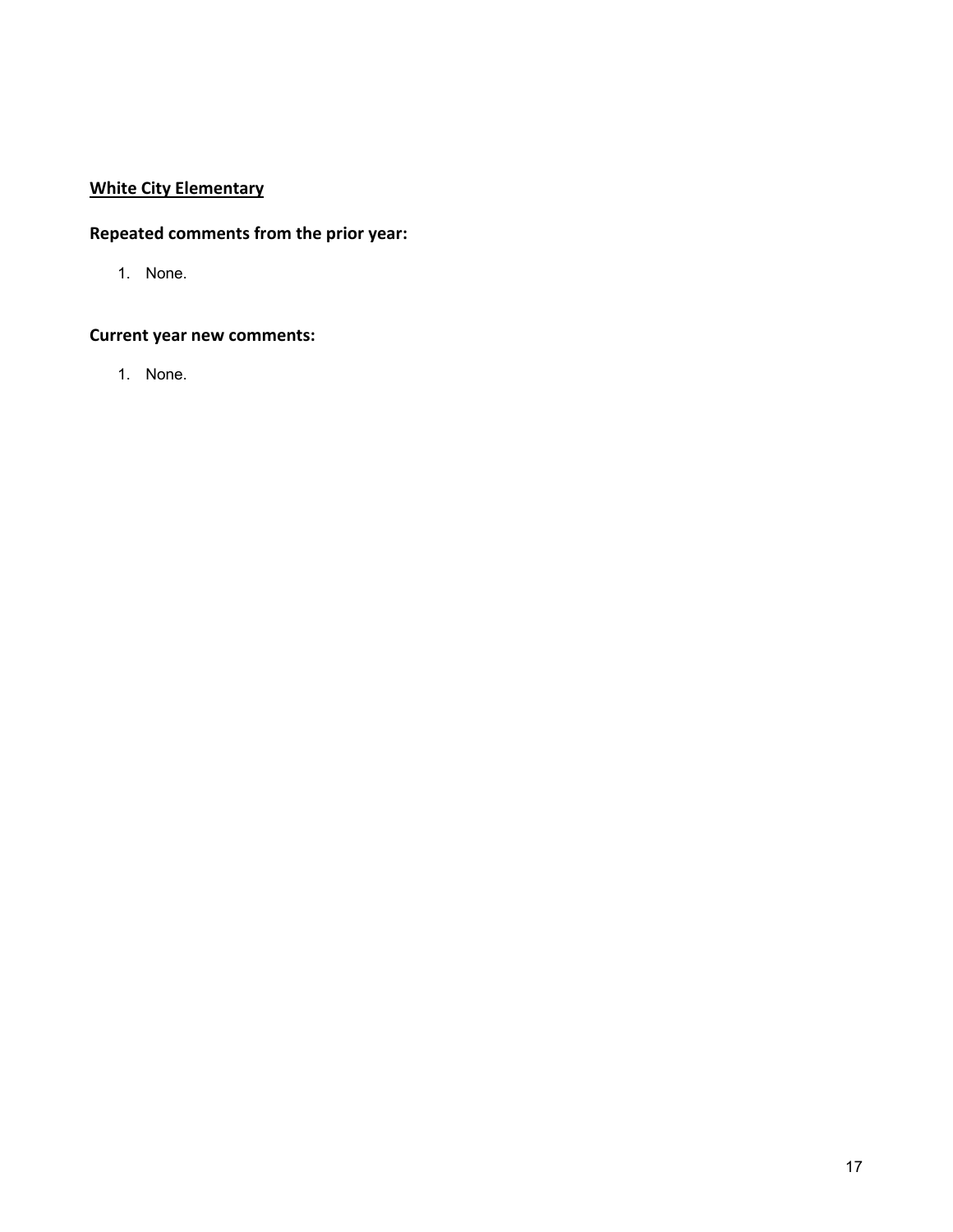### **Windmill Point Elementary**

#### **Repeated comments from the prior year:**

- 1. Not all monthly Principal's Reports and bank reconciliation reports were completed and authorized timely. The August, September, and October reports were completed and reviewed on 12/3/15, December reports were completed and reviewed on 1/27/16, March reports were completed and reviewed on 5/11/16, April reports were completed and reviewed on 6/10/16, and May reports were completed and reviewed on 6/24/16. School Board Policy (A Principal's Manual for Internal Accounting) states that Principal's Reports and bank reconciliation reports are to be completed and reviewed by the 20<sup>th</sup> of the following month.
- 2. Fundraiser Financial Forms were not completed for fundraisers. School Board Policy (A Principal's Manual for Internal Accounting) states that a financial report must be filed with the principal after each fundraising activity.

#### **Current year new comments:**

1. Requests for Fundraising Activity forms were not completed for any fundraisers. School Board Policy (A Principal's Manual for Internal Accounting) states that each fundraising activity must be approved by the organization sponsor and the principal.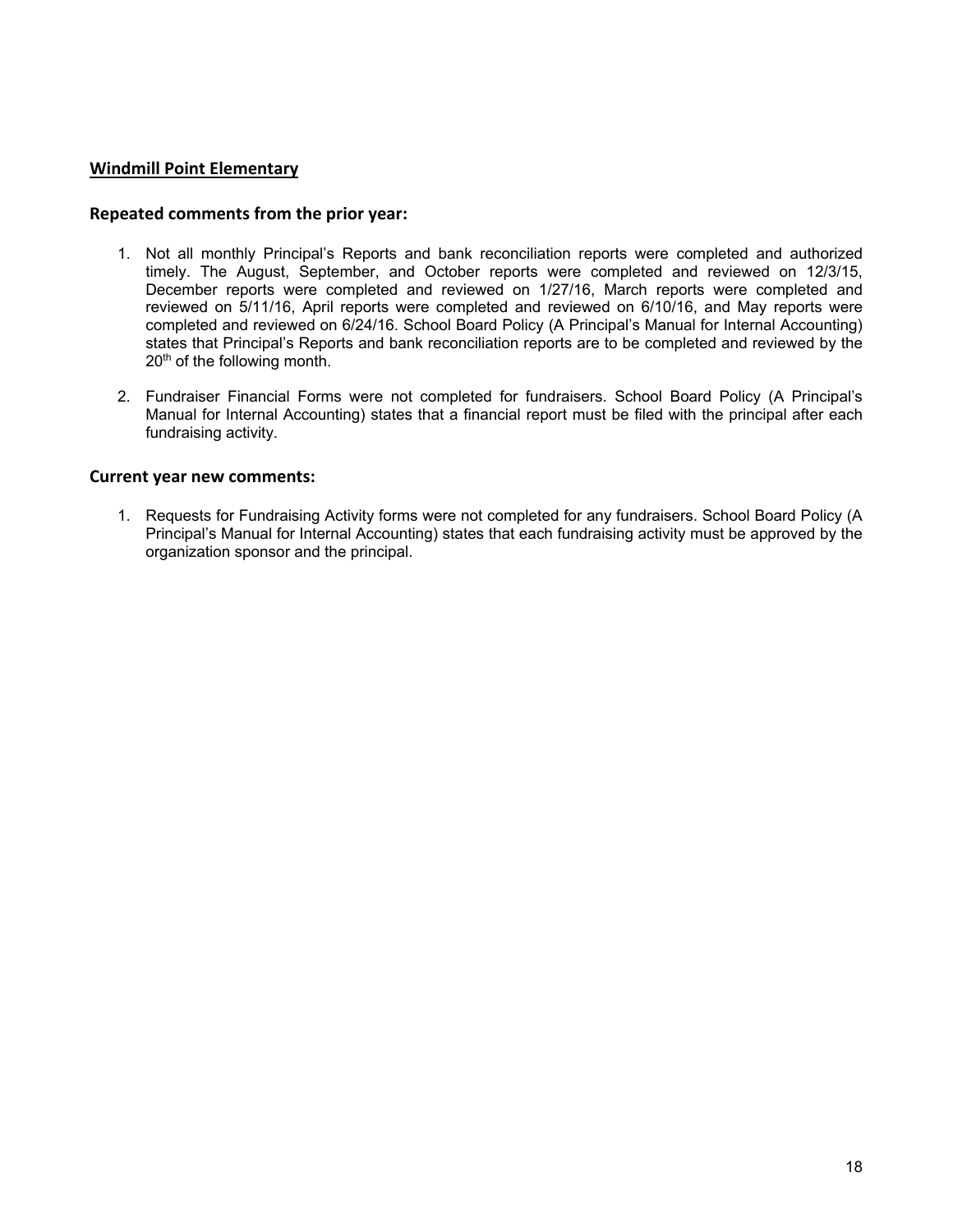# **Allapattah Flats K‐8**

### **Repeated comments from the prior year:**

1. None.

- 1. Money collected by the bookkeeper relating to official receipt number 3116, amounting to \$643.65, was not deposited into the bank timely. The money for the receipt was held by the bookkeeper for nine working days. School Board Policy (A Principal's Manual for Internal Accounting) states that funds collected must be deposited within five working days after receipt and are to not be held over holidays and breaks.
- 2. Sales tax was not paid for PTO fundraisers in which holiday gift items and Valentine grams were bought and resold. School Board Policy (A Principal's Manual for Internal Accounting) states that if items are purchased to resell, they are subject to tax.
- 3. There was no evidence that money collected by a teacher for student receipt number 1255066 amounting to \$9.00 was turned in. School Board Policy (A Principal's Manual for Internal Accounting) states that collections made outside of the school office must be turned in to the school office no later than the next business day.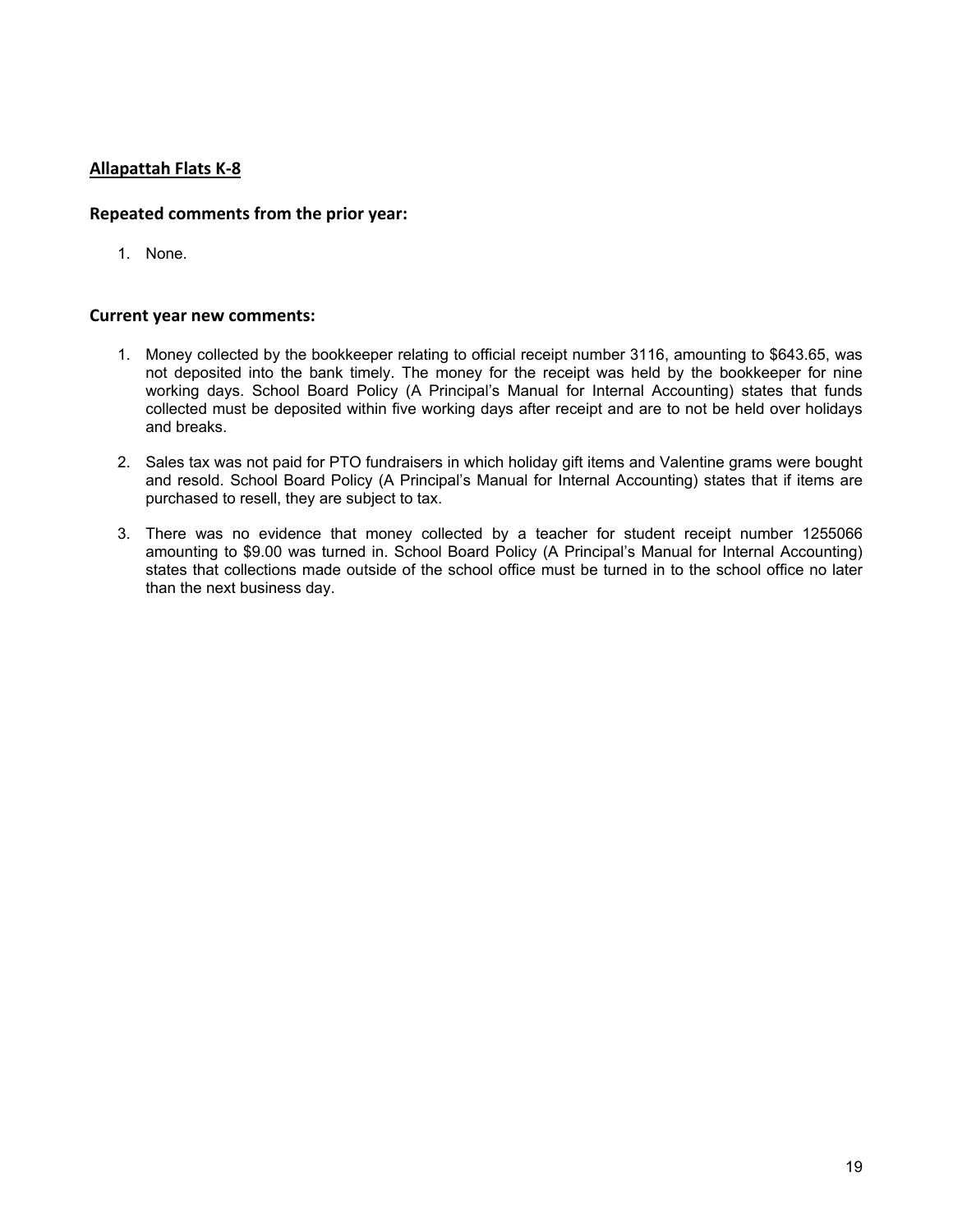# **C. A. Moore**

### **Repeated comments from the prior year:**

1. Fundraiser Financial Forms were not completed for a school shirt sale and a Jeans Day fundraiser. School Board Policy (A Principal's Manual for Internal Accounting) states that a financial report must be filed with the principal after each fundraising activity.

#### **Current year new comments:**

1. Sales tax was not paid for fundraisers in which t-shirts and yearbooks were bought and resold. School Board Policy (A Principal's Manual for Internal Accounting) states that if items are purchased to resell, they are subject to tax.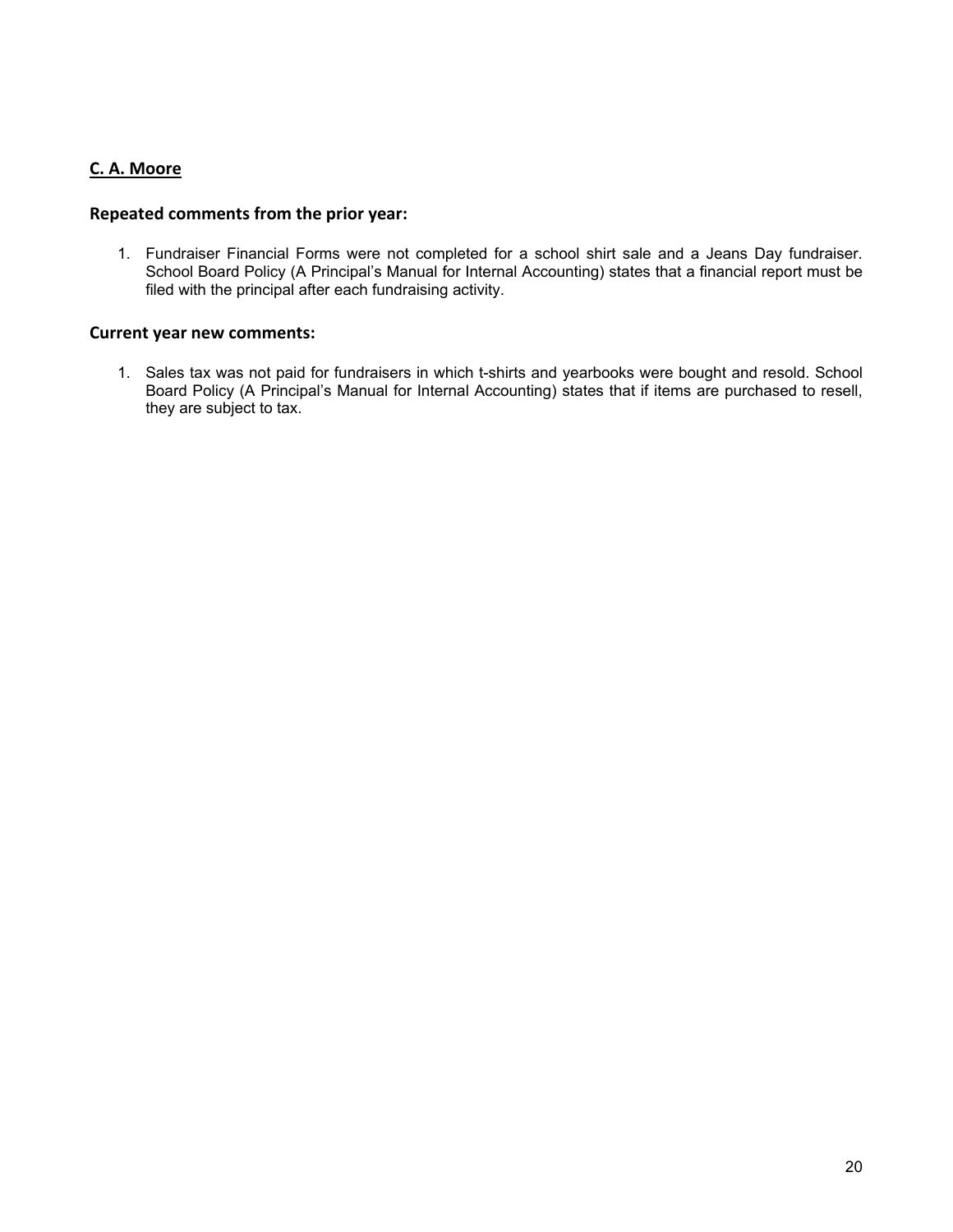# **Fort Pierce Magnet School of the Arts**

### **Repeated comments from the prior year:**

- 1. Sales tax was not paid for a Just Be Nice fundraiser in which slap bracelets were bought and resold. School Board Policy (A Principal's Manual for Internal Accounting) states that if items are purchased to resell, they are subject to tax.
- 2. There was one check written by Fort Pierce Magnet School of the Arts, check #3194 dated 9/23/14, that had not been written off as stale dated as of June 30, 2016. School Board Policy (A Principal's Manual for Internal Accounting) states that all checks older than 6 months should be written off and stale dated check information should be retained for inclusion in the St. Lucie County School Board unclaimed property report.

#### **Current year new comments:**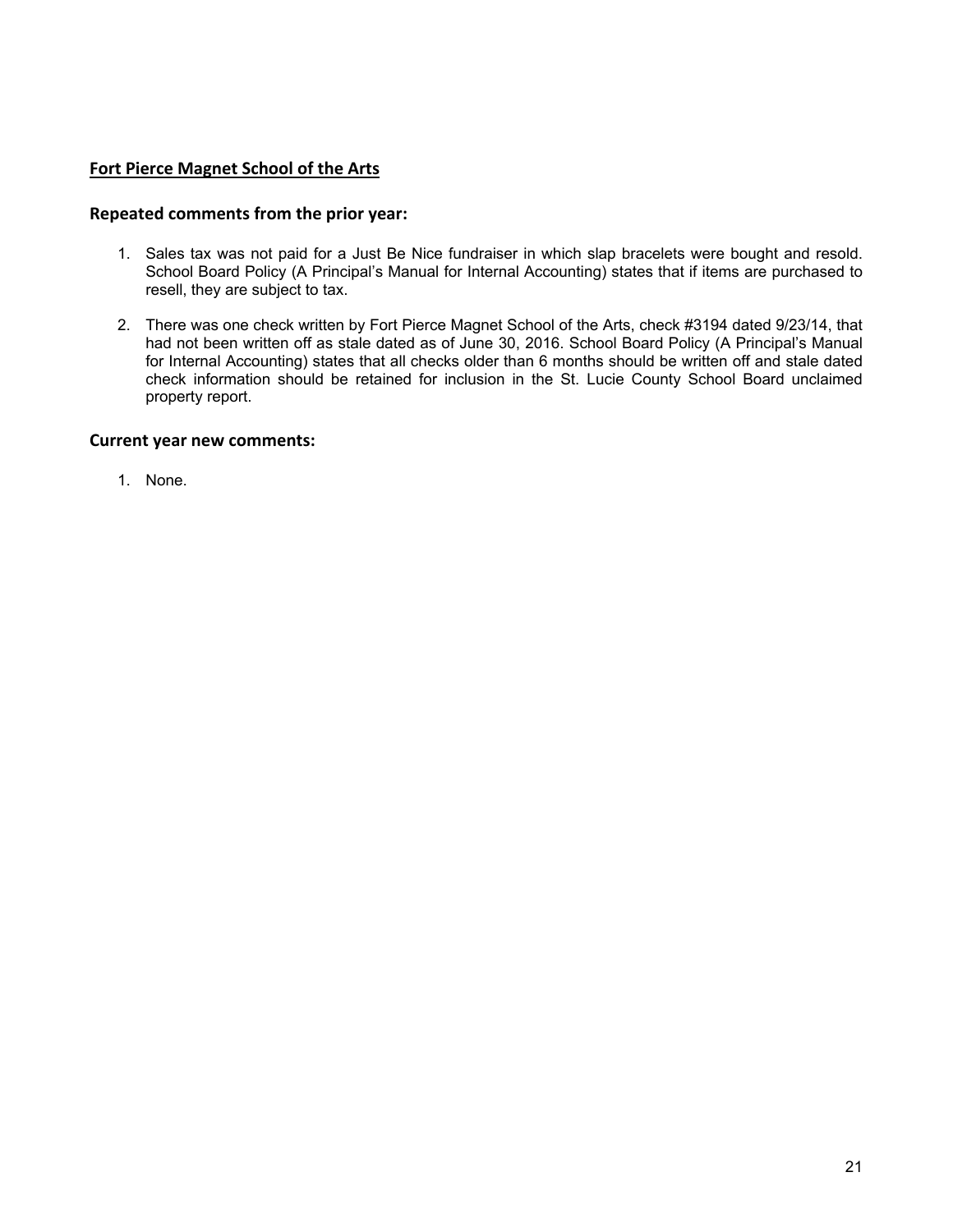# **Manatee K‐8**

### **Repeated comments from the prior year:**

1. Multiple monthly Principal's Reports and bank reconciliation reports were not completed and authorized timely. The September reports were completed and reviewed on October 22, 2015, October reports were completed and reviewed on November 30, 2015, October reports were completed and reviewed on December 1, 2015, December reports were completed and reviewed on February 2, 2016, February reports were completed and reviewed on April 6, 2016, and the March reports were completed and reviewed on April 22, 2016. School Board Policy (A Principal's Manual for Internal Accounting) states that Principal's Reports and bank reconciliation reports are to be completed and reviewed by the 20th of the following month.

- 1. Check number 14606 for \$1,060 was approved by a check requisition form that was dated after the invoice date, which indicated there was no written approval prior to the purchase. School Board Policy (A Principal's Manual for Internal Accounting) states that prior to issuing a check, a check requisition/request form must be completed and signed by the principal, appropriate sponsor, and student officer.
- 2. There was no evidence that money collected by a teacher for student receipt number 1139800 amounting to \$80.00 was turned in. School Board Policy (A Principal's Manual for Internal Accounting) states that collections made outside of the school office must be turned in to the school office no later than the next business day.
- 3. Check #14754 (May) contained only one signature by the principal rather than two signatures, as required per Chapter 15 of the Internal Accounts Procedure Manual. The checks were for valid expenditures, as indicated by the approved purchase orders and vendor invoices.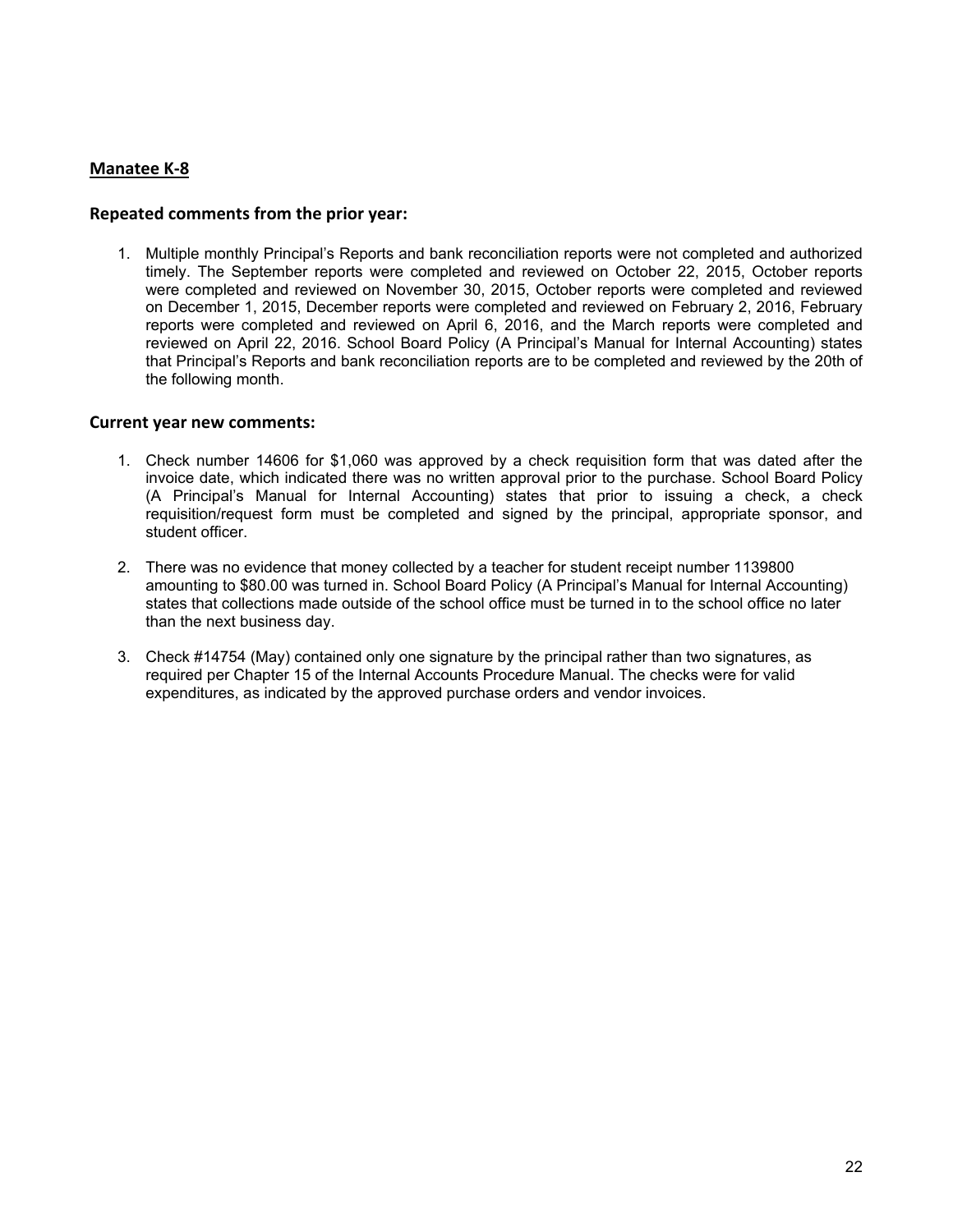# **Mosaic Digital Academy**

# **Repeated comments from the prior year:**

1. None.

- 1. Money collected by a teacher for student receipt number 1230606 (official receipt number 75) amounting to \$40.00 was not turned in to the front office until four days later. School Board Policy (A Principal's Manual for Internal Accounting) states that collections made outside of the school office must be turned in to the school office no later than the next business day.
- 2. Fundraiser Financial Forms were not completed for any fundraisers. School Board Policy (A Principal's Manual for Internal Accounting) states that a financial report must be filed with the principal after each fundraising activity.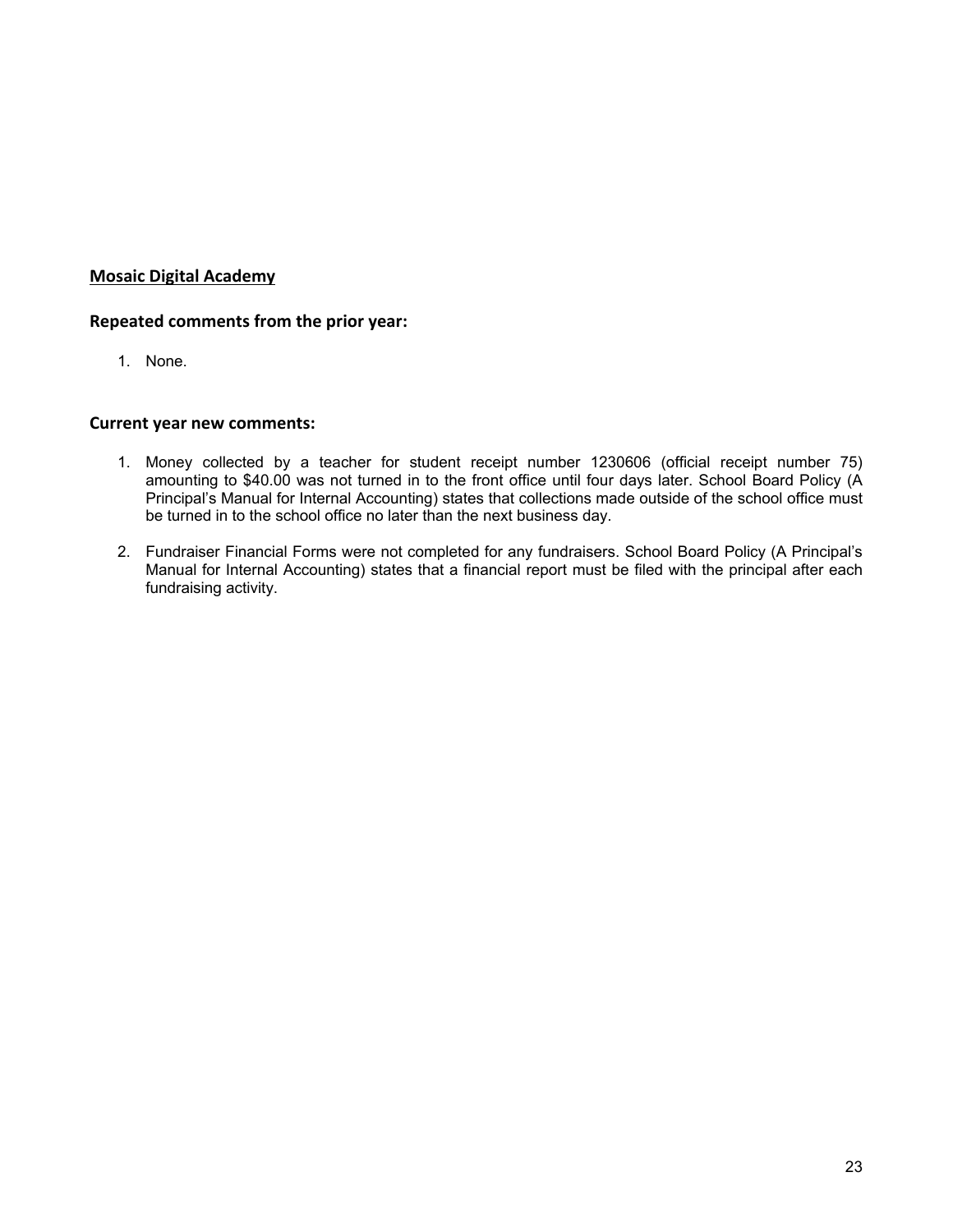# **Northport K‐8**

# **Repeated comments from the prior year:**

1. None.

- 1. Money collected by a teacher for student receipt number 1138179- 1138184 (official receipt number 328296) amounting to \$200 was not turned in to the front office until four days later. School Board Policy (A Principal's Manual for Internal Accounting) states that collections made outside of the school office must be turned in to the school office no later than the next business day.
- 2. Journal entry reference number 221329 for \$408 was not signed for approval by the principal. Journal entries should be reviewed and approved by the principal.
- 3. Requests for Fundraising Activity forms were not completed by the Navigator Club for a fieldtrip fundraiser, by Band for a car wash, or by the Media Center for Bowl for Kids Sake. School Board Policy (A Principal's Manual for Internal Accounting) states that each fundraising activity must be approved by the organization sponsor and the principal.
- 4. Fundraiser Financial Forms were not completed by Chorus for the bake sale or by Band for the car wash. School Board Policy (A Principal's Manual for Internal Accounting) states that a financial report must be filed with the principal after each fundraising activity.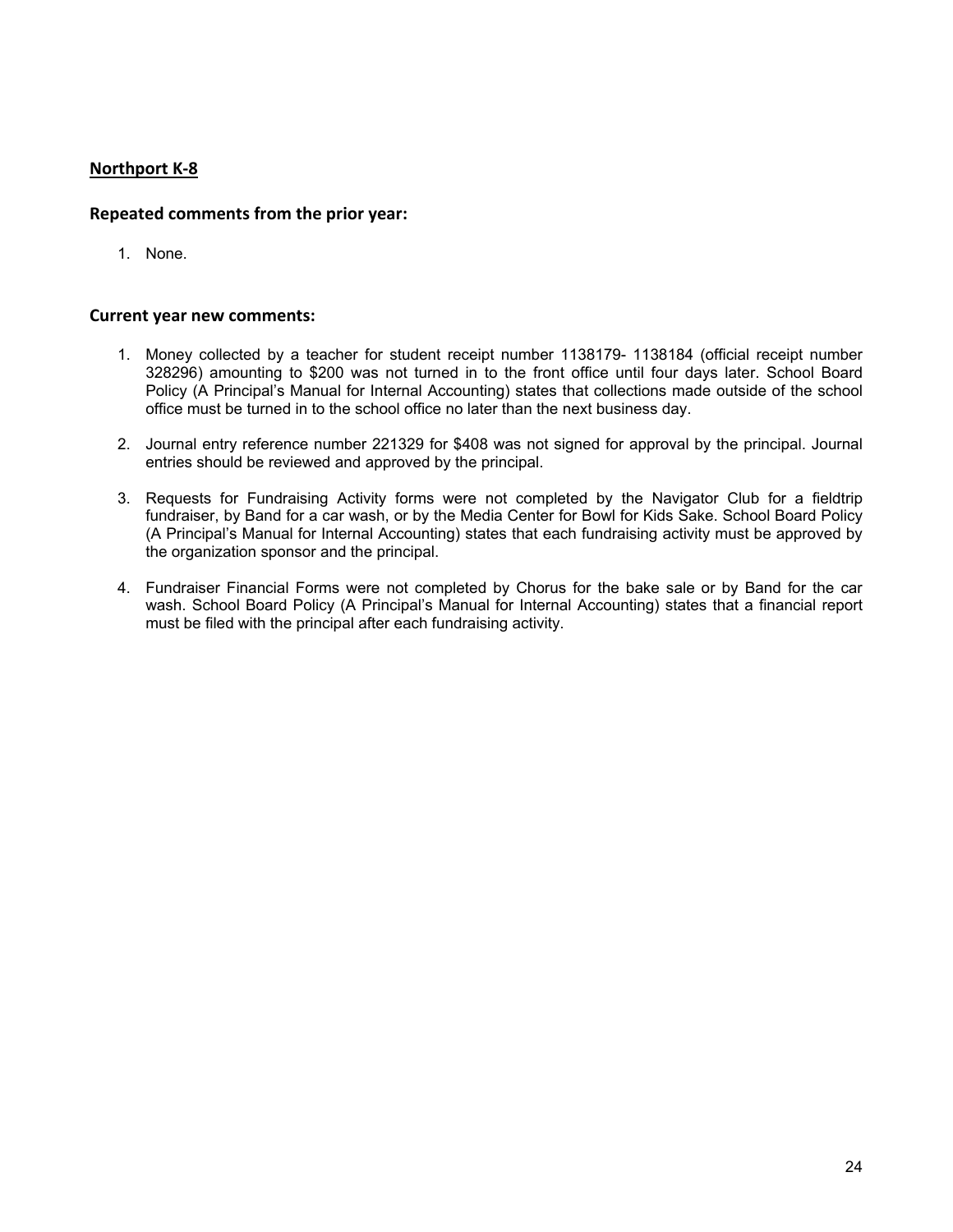# **Oak Hammock K‐8**

# **Repeated comments from the prior year:**

1. None.

# **Current year new comments:**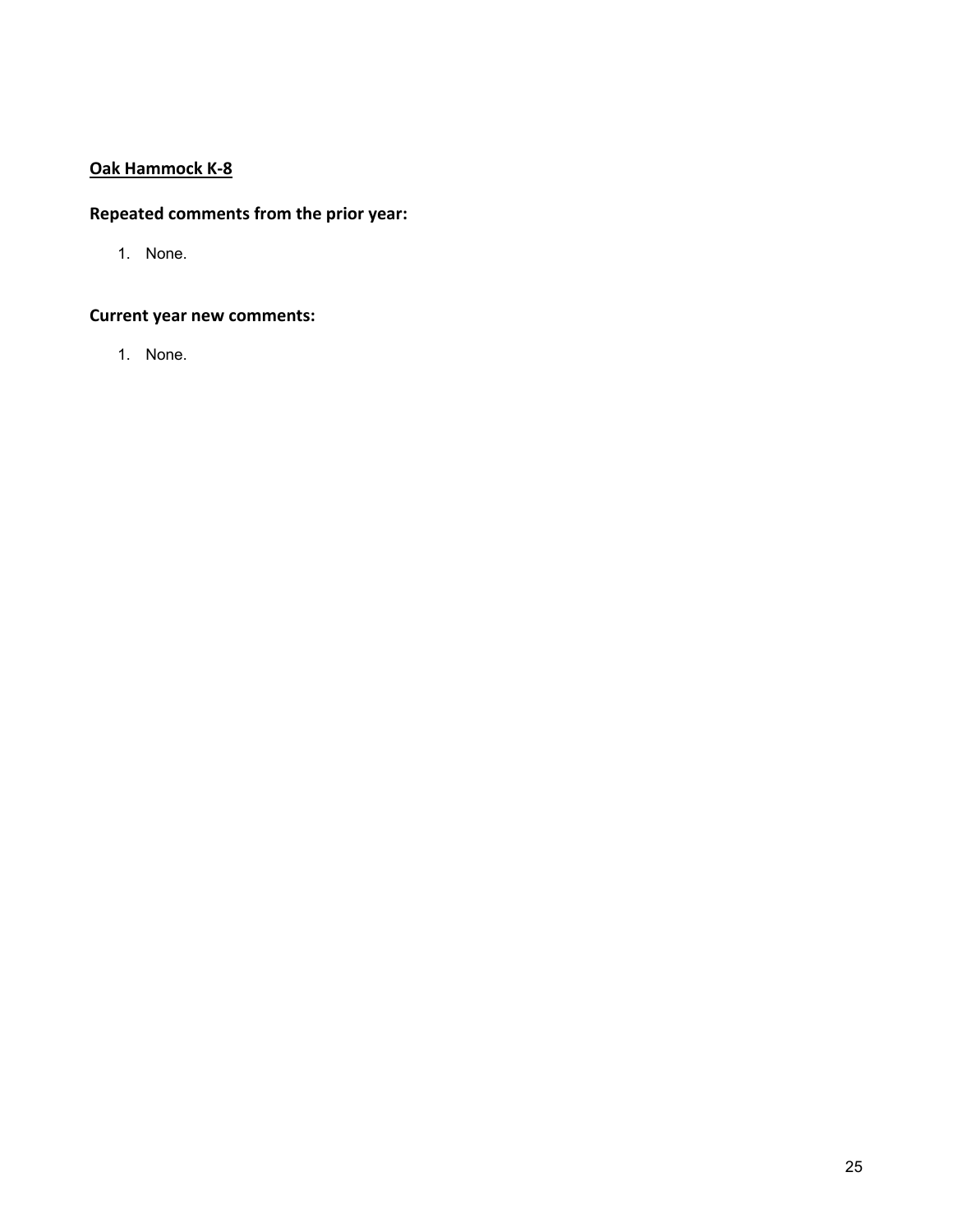### **Palm Pointe Educational Research**

### **Repeated comments from the prior year:**

1. None.

- 1. There were three checks written by Palm Pointe Educational Research School with dates ranging from August 31, 2015 through December 16, 2015 that at year end June 30, 2016 had not been written off as stale dated. School Board Policy (A Principal's Manual for Internal Accounting) states that all checks older than six months should be written off and stale dated check information should be retained for inclusion in the St. Lucie County School Board unclaimed property report.
- 2. Money collected by a teacher for official receipt number 6146 amounting to \$1,416.51 was not turned in to the front office until four days later. School Board Policy (A Principal's Manual for Internal Accounting) states that collections made outside of the school office must be turned in to the school office no later than the next business day.
- 3. Sales tax was not paid for a Yankee Candle fundraiser in which items were bought and resold. School Board Policy (A Principal's Manual for Internal Accounting) states that if items are purchased to resell, they are subject to tax.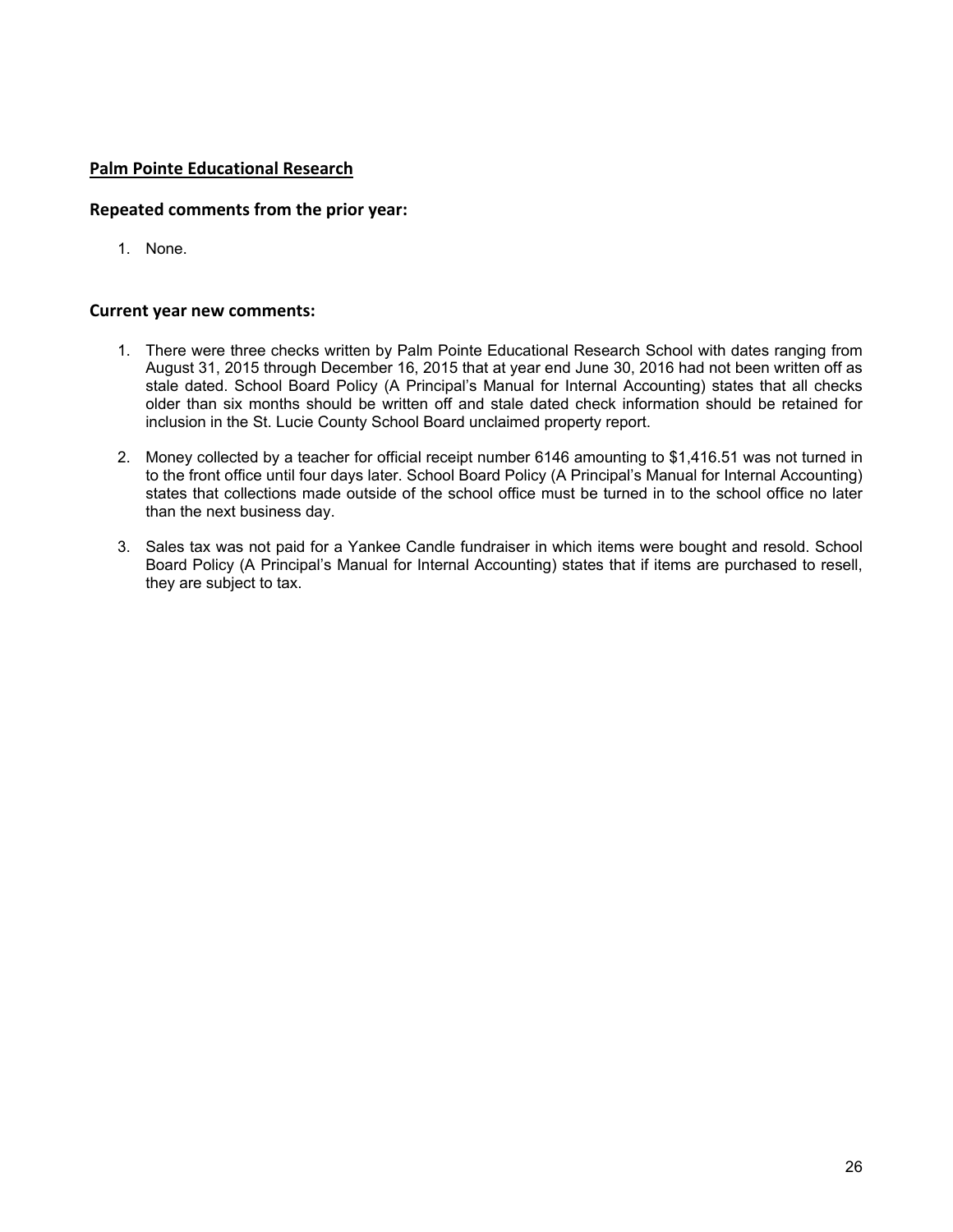### **Performance Based Preparatory Academy**

#### **Repeated comments from the prior year:**

- 1. One monthly Principal's Report was not completed and authorized timely. The January reports were completed and reviewed on February 22, 2016. School Board Policy (A Principal's Manual for Internal Accounting) states that Principal's Reports and bank reconciliation reports are to be completed and reviewed by the 20th of the following month.
- 2. Fundraiser Financial Forms were not completed for all fundraisers held during the year. School Board Policy (A Principal's Manual for Internal Accounting) states that a financial report must be filed with the principal after each fundraising activity.

- 1. Journal entry reference number 215169 for \$40 was not signed for approval by the principal. Journal entries should be reviewed and approved by the principal.
- 2. Requests for Fundraising Activity forms were not completed for any fundraisers. School Board Policy (A Principal's Manual for Internal Accounting) states that each fundraising activity must be approved by the organization sponsor and the principal.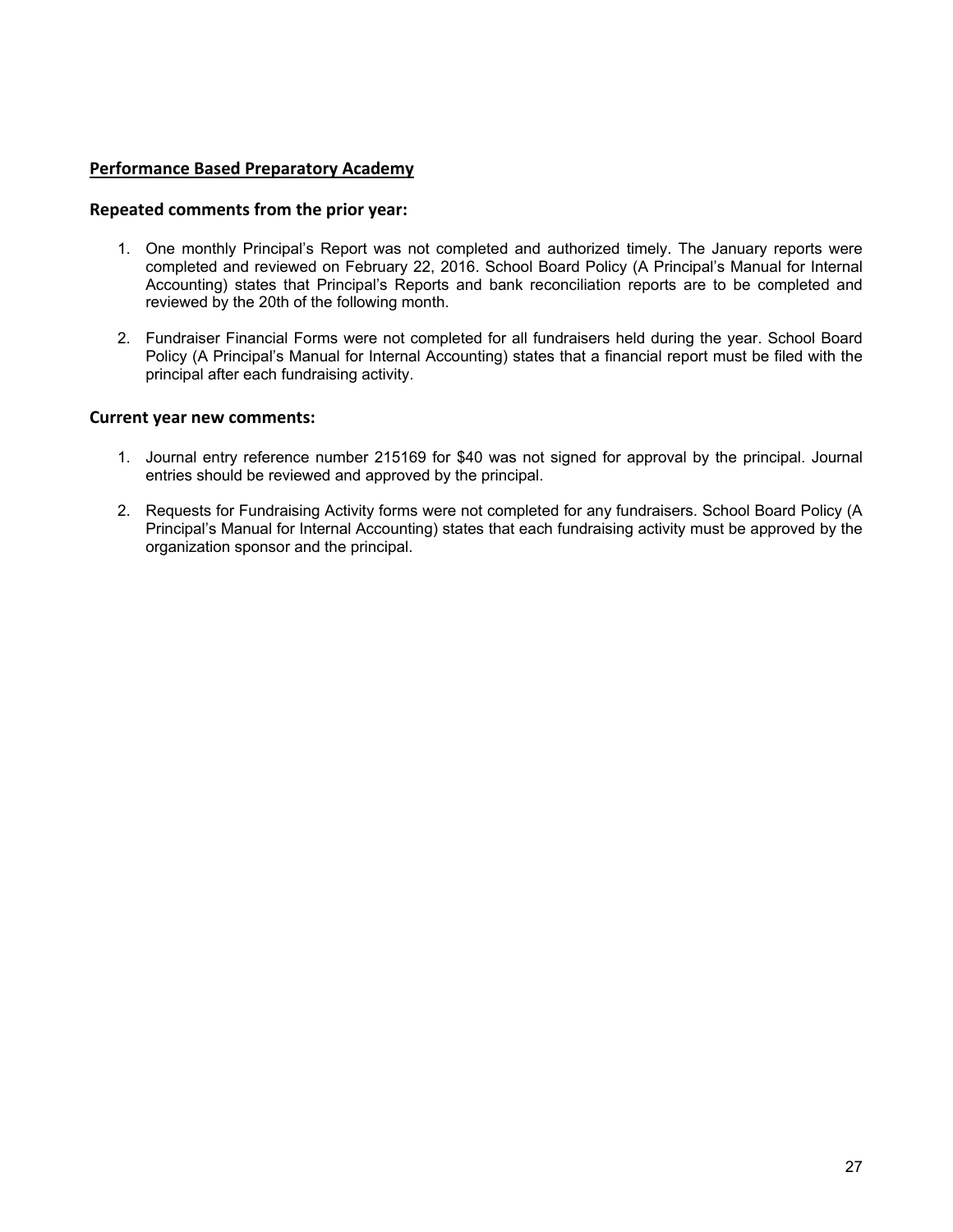# **Samuel S. Gaines Academy**

### **Repeated comments from the prior year:**

1. There was one check written by Samuel S. Gaines dated December 14, 2015 that at year end, June 30, 2016, had not been written off as stale dated. School Board Policy (A Principal's Manual for Internal Accounting) states that all checks older than six months should be written off and stale dated check information should be retained for inclusion in the St. Lucie County School Board unclaimed property report.

### **Current year new comments:**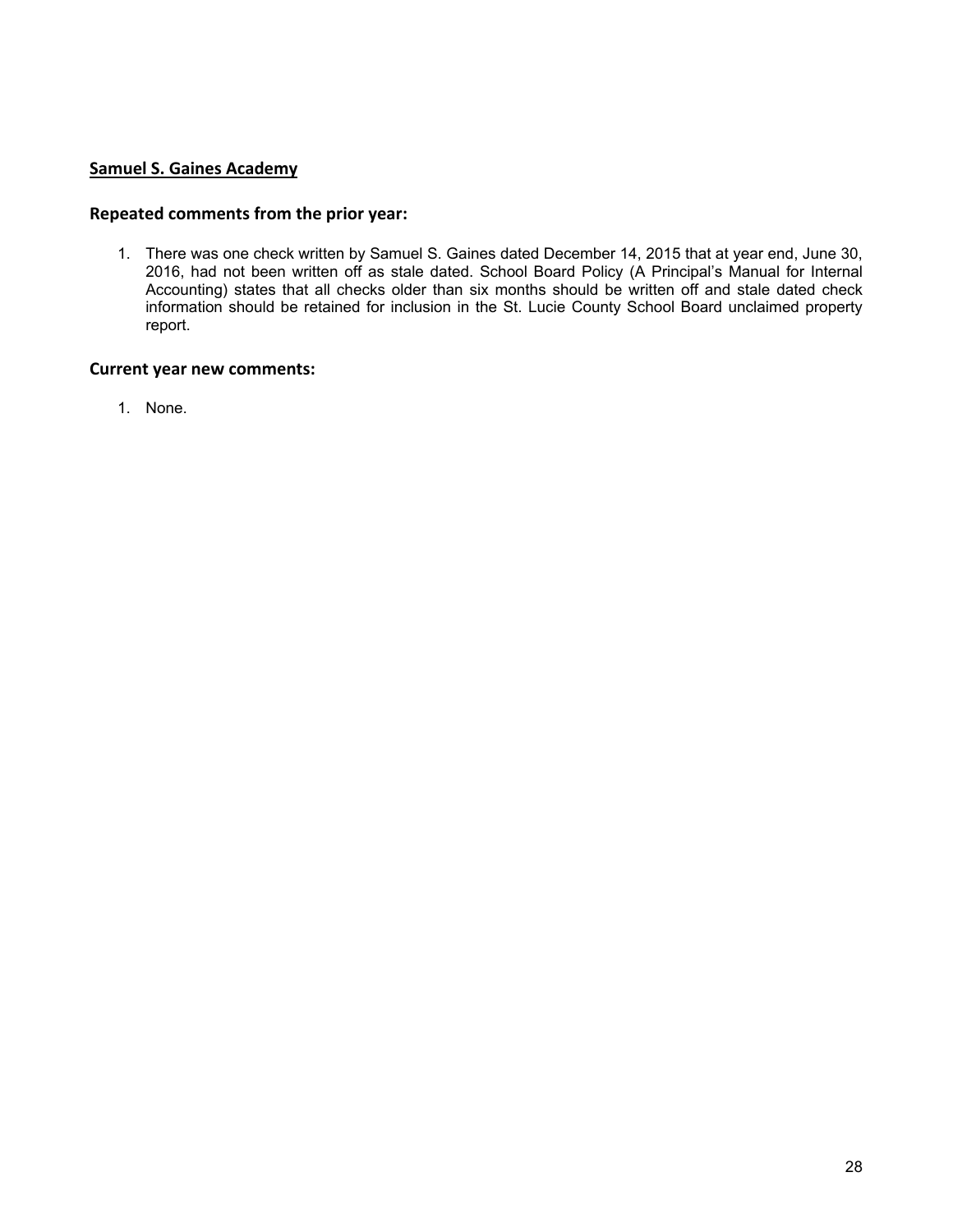# **St. Lucie West K‐8**

# **Repeated comments from the prior year:**

1. None.

# **Current year new comments:**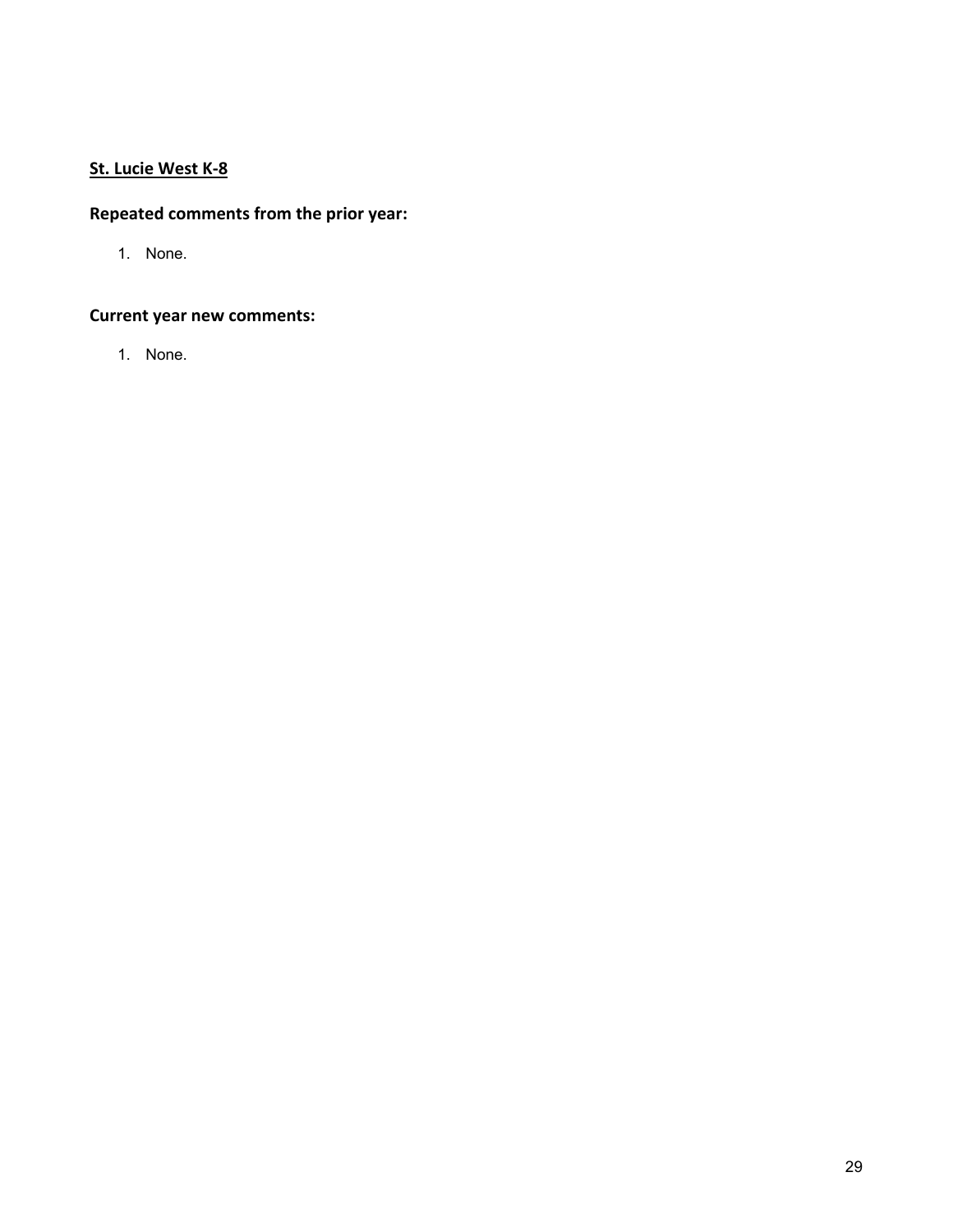# **West Gate K‐8**

# **Repeated comments from the prior year:**

1. None.

# **Current year new comments:**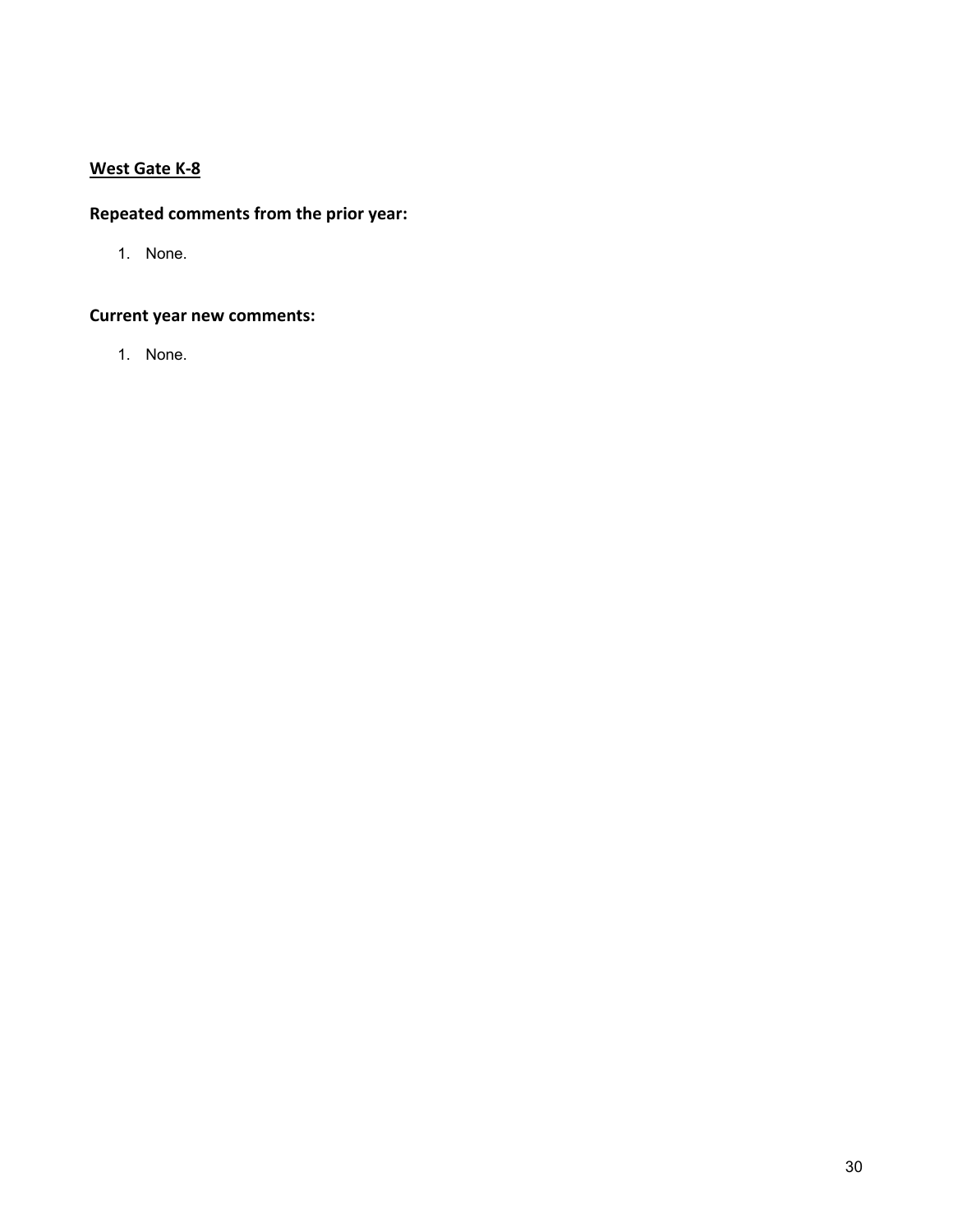# **Dan McCarty MS**

# **Repeated comments from the prior year:**

1. None.

- 1. Sales tax was not paid for a basketball game fundraiser in which pizza was bought and resold. School Board Policy (A Principal's Manual for Internal Accounting) states that if items are purchased to resell, they are subject to tax.
- 2. Check #1060, 1198 (June) contained only one signature by principal rather than two, as required per Chapter 15 of the Internal Accounts Procedure Manual. The check in both places was for valid expenditures, as indicated by the approved purchase orders and vendor invoices.
- 3. Check number 1197 for \$113 was approved by a check requisition form that was dated after the invoice date, which indicated there was no written approval prior to the purchase. School Board Policy (A Principal's Manual for Internal Accounting) states that prior to issuing a check; a check requisition/request form must be completed and signed by the principal, appropriate sponsor, and student officer.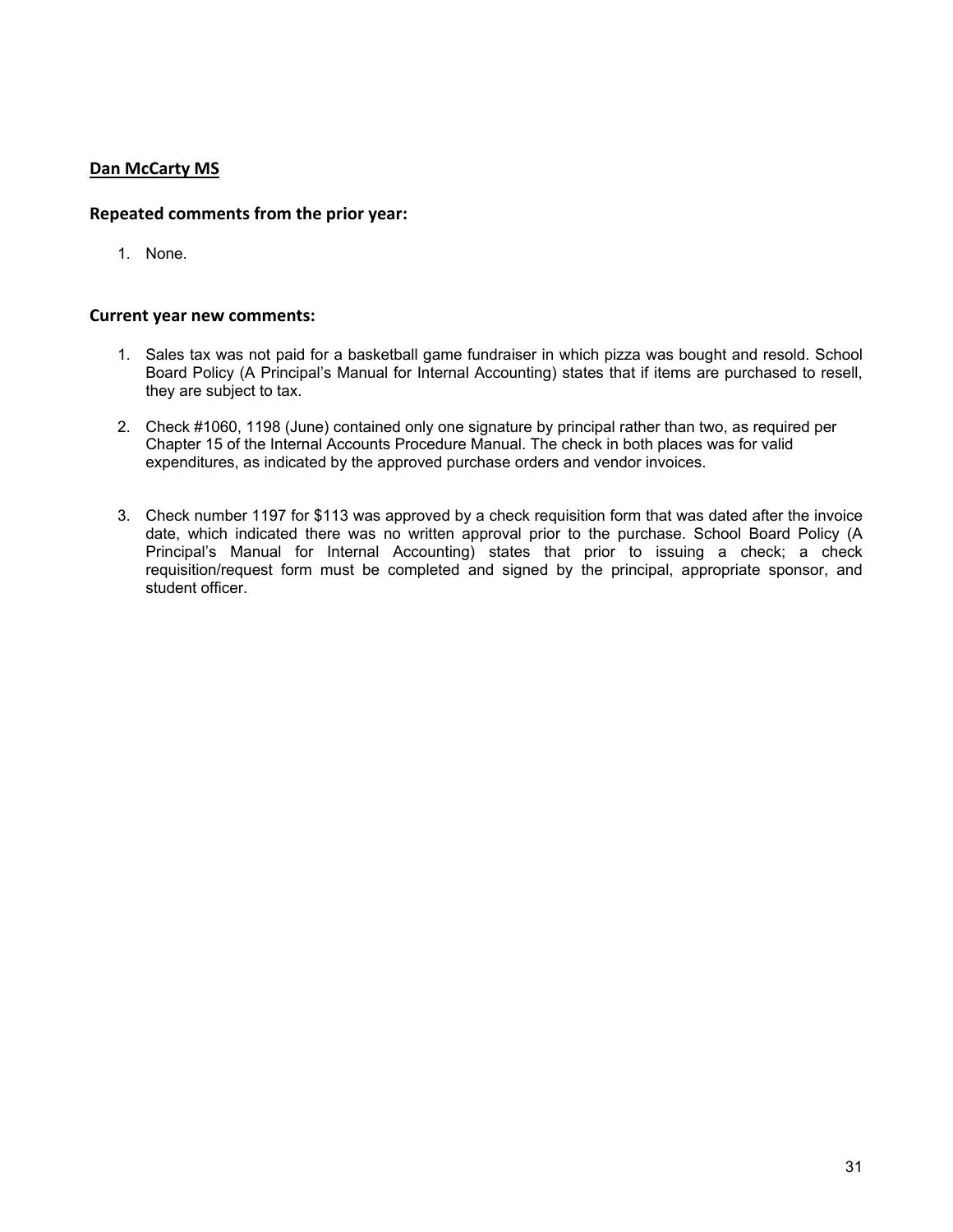### **Forest Grove Middle**

#### **Repeated comments from the prior year:**

- 1. Money collected by a teacher for student receipt number 117 (official receipt number 440288) amounting to \$15 was not turned in to the front office until 3 days later, and money collected by a teacher for student receipt number 1320160 (official receipt number 440437) amounting to \$20 was not turned in to the front office until 12 days later. School Board Policy (A Principal's Manual for Internal Accounting) states that collections made outside of the school office must be turned in to the school office no later than the next business day.
- 2. Journal entry reference number 222335 for \$490.00 and journal entry reference number 234524 for \$560.00 were not signed for approval by the principal. Journal entries should be reviewed and approved by the principal.

- 1. Check number 5588 for \$332.00, check number 5600 for \$779.00, and check number 5680 for 833.72 were approved by check requisition forms that were dated after the invoice date, which indicated there was no written approval prior to the purchase. School Board Policy (A Principal's Manual for Internal Accounting) states that prior to issuing a check, a check requisition/request form must be completed and signed by the principal, appropriate sponsor, and student officer.
- 2. Multiple monthly Principal's Reports and bank reconciliation reports were not completed and authorized timely. The May reports were completed and reviewed on July 29, 2016, and the June reports were completed and reviewed on July 28, 2016. School Board Policy (A Principal's Manual for Internal Accounting) states that Principal's Reports and bank reconciliation reports are to be completed and reviewed by the 20th of the following month.
- 3. The June bank reconciliation did not tie to the trial balance. The trial balance indicates the school had an ending balance of \$22,022.30, while the client bank reconciliation indicates a balance of \$21,939.50, making a difference of \$82.80.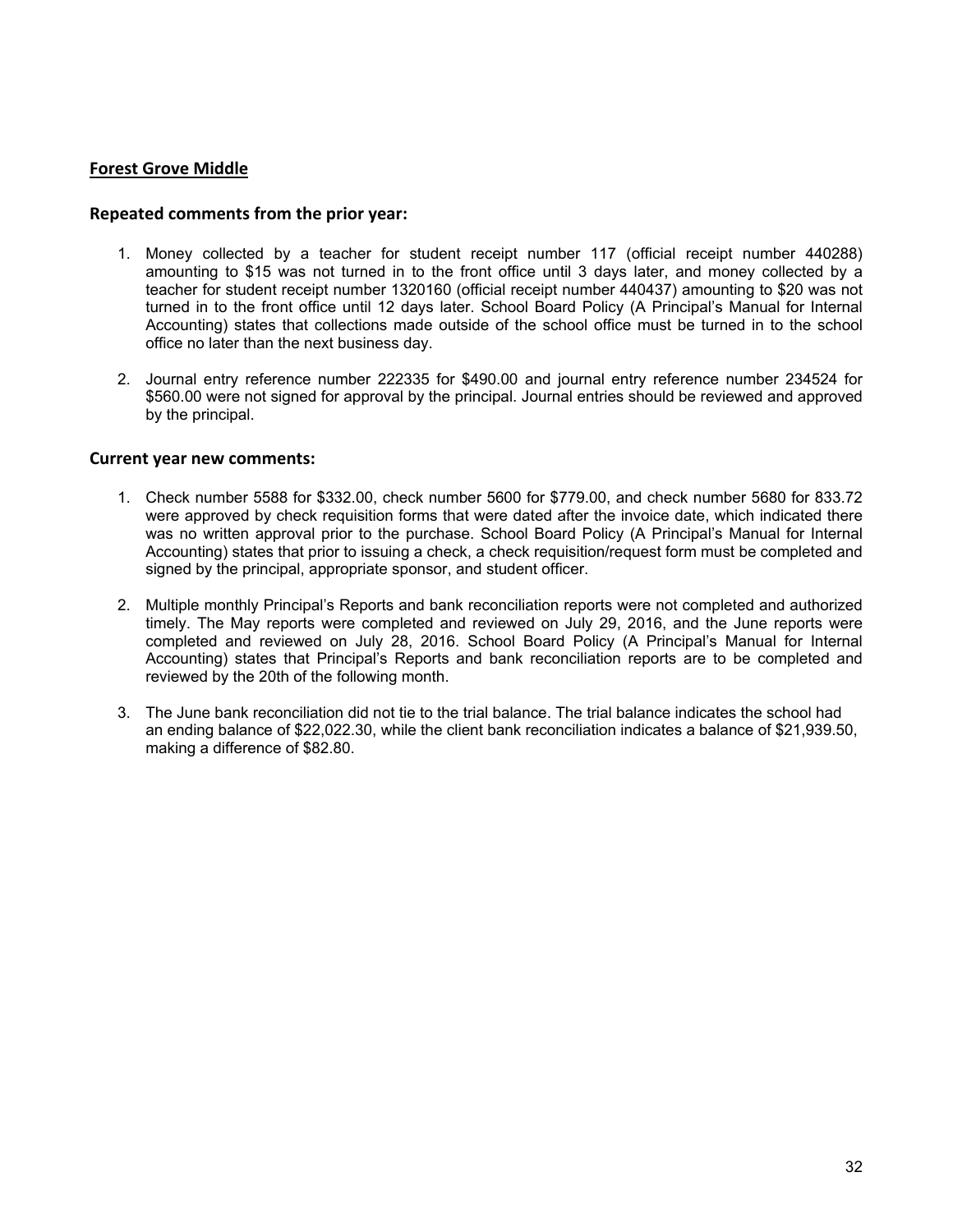# **Southern Oaks Middle**

# **Repeated comments from the prior year:**

1. None.

# **Current year new comments:**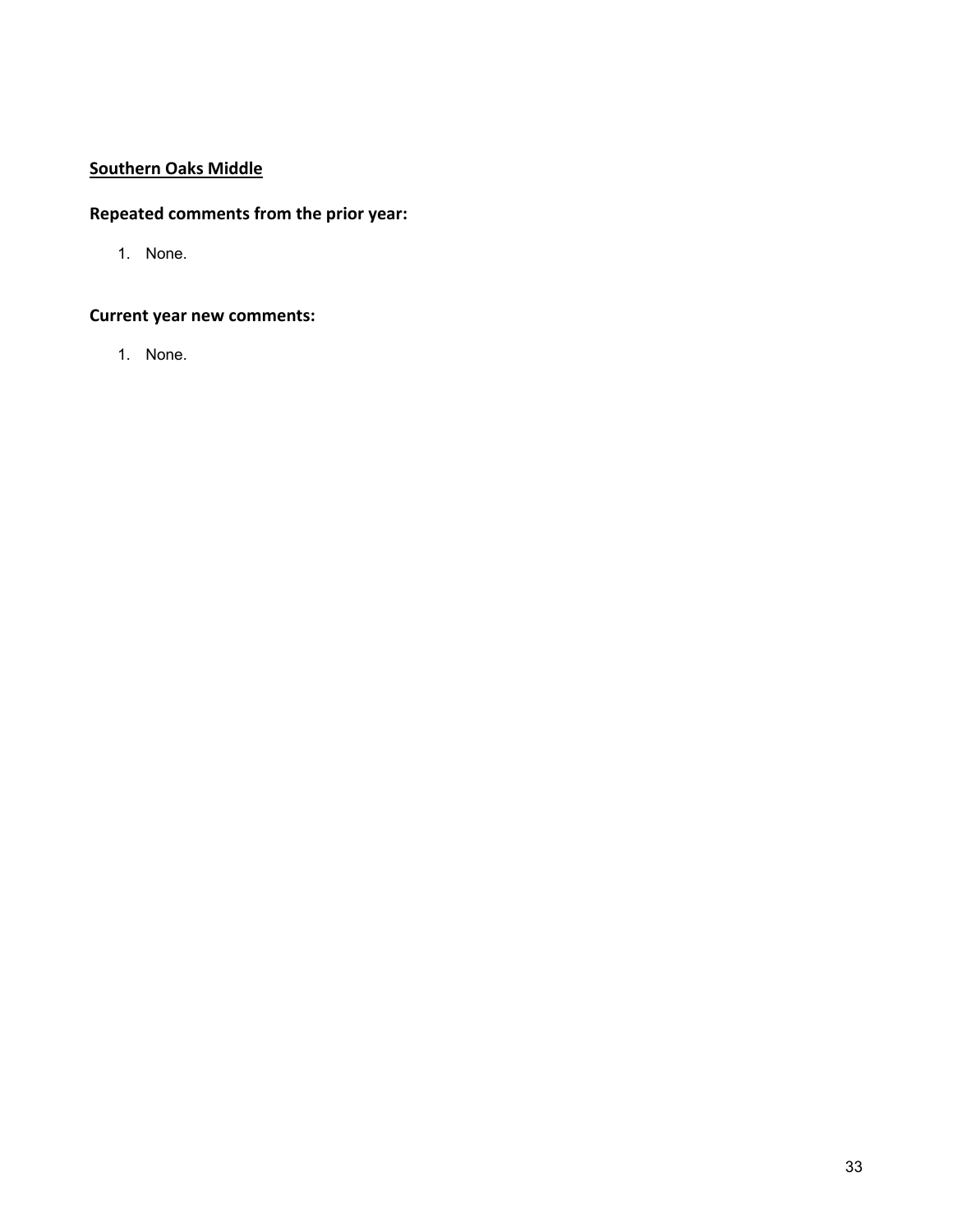### **Southport Middle**

#### **Repeated comments from the prior year:**

- 1. Sales tax was not paid on a Washington DC Trip fundraiser in which chocolate was bought and resold. School Board Policy (A Principal's Manual for Internal Accounting) states that if items are purchased to resell, they are subject to tax.
- 2. Check number 6290 for \$20,592.00, check number 6211 for \$200, and check number 6174 for \$2,010.72 were approved by check requisition forms that were dated after the invoice date, which indicated there was no written approval prior to the purchase. School Board Policy (A Principal's Manual for Internal Accounting) states that prior to issuing a check, a check requisition/request form must be completed and signed by the principal, appropriate sponsor, and student officer.

- 1. One set of monthly Principal's Reports and bank reconciliation reports were not completed and authorized timely. The November reports were completed and reviewed on January 7, 2016. School Board Policy (A Principal's Manual for Internal Accounting) states that Principal's Reports and bank reconciliation reports are to be completed and reviewed by the 20th of the following month.
- 2. Fundraiser Financial Forms were not completed for the Wholesale Fundraiser and Open Gym fundraisers. School Board Policy (A Principal's Manual for Internal Accounting) states that a reconciliation must be completed after each fundraising activity.
- 3. Journal entry number 221649 for \$497.78 was not signed for approval by the principal. Journal entries should be reviewed and approved by the principal.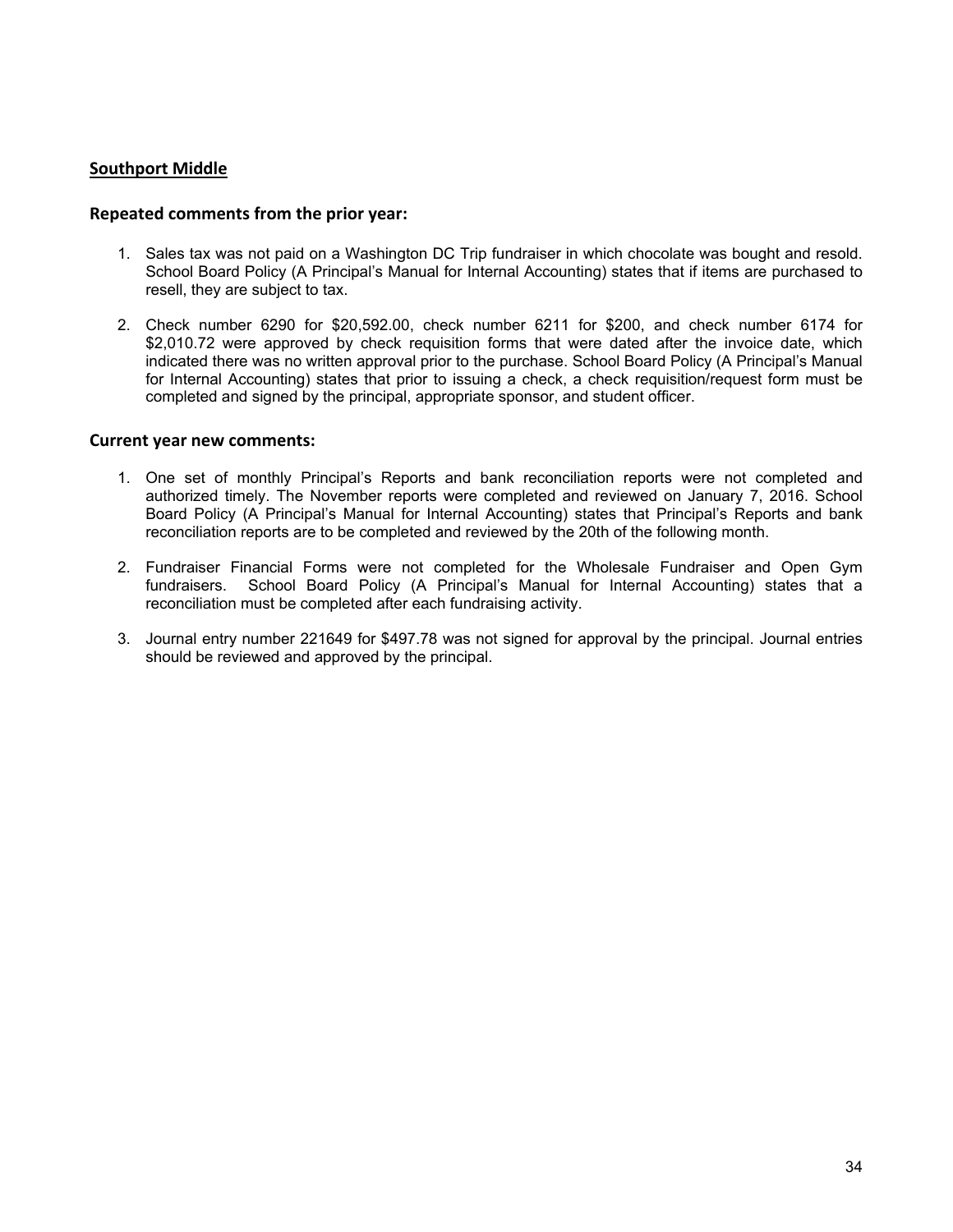# **Fort Pierce Central High**

### **Repeated comments from the prior year:**

1. None.

- 1. Multiple monthly Principal's Reports and bank reconciliation reports were not completed and authorized timely. The July reports were completed and reviewed on September 1, 2015, August reports were completed and reviewed on September 25, 2015, November reports were completed and reviewed on January 8, 2016, and January reports were completed and reviewed on February 22, 2016. School Board Policy (A Principal's Manual for Internal Accounting) states that Principal's Reports and bank reconciliation reports are to be completed and reviewed by the 20th of the following month.
- 2. Sales tax was not paid for a Swim Team fundraiser in which candy was bought and resold. School Board Policy (A Principal's Manual for Internal Accounting) states that if items are purchased to resell, they are subject to tax.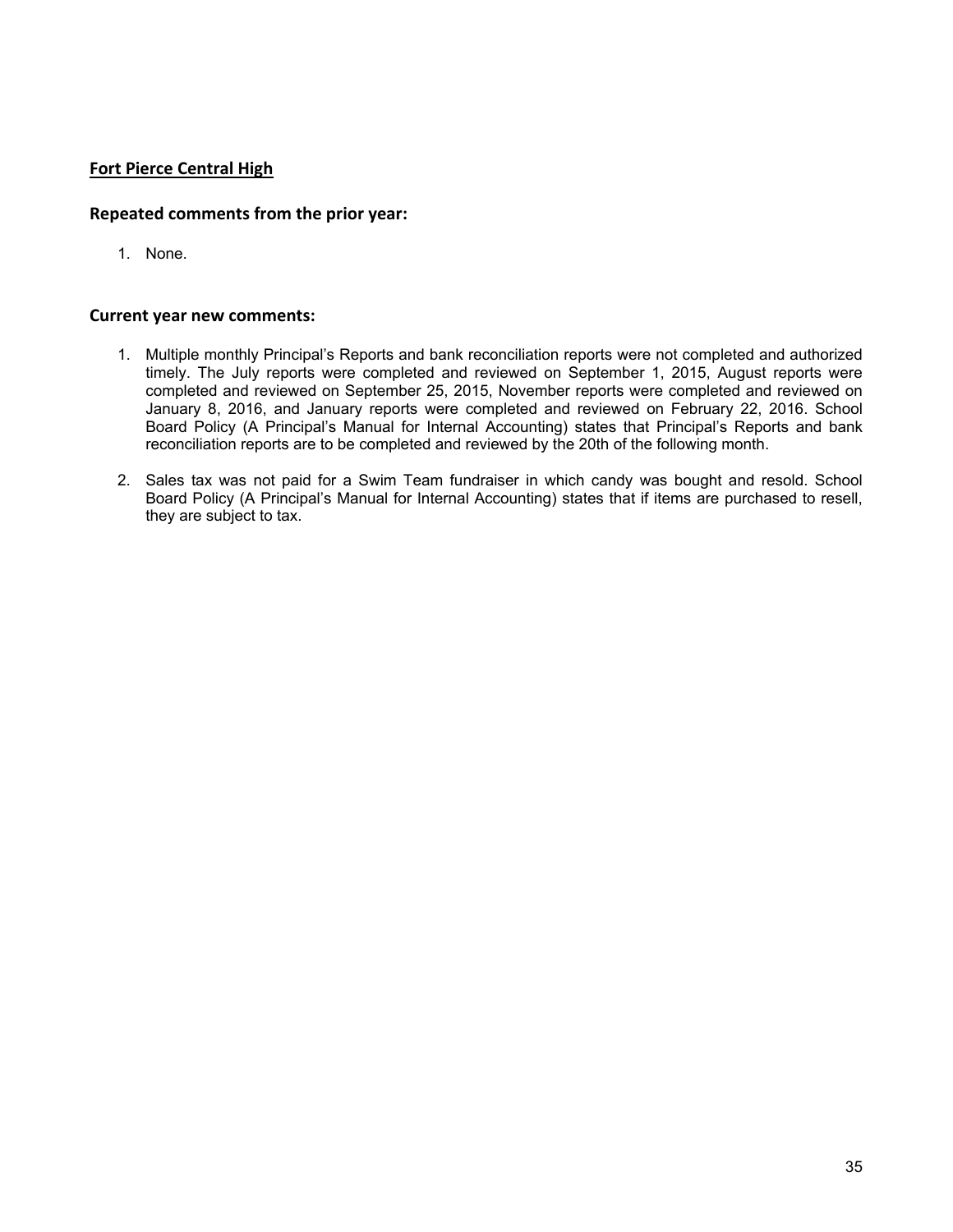### **Fort Pierce Westwood High**

#### **Repeated comments from the prior year:**

1. Sales tax was not paid for Band and Chorus fundraisers in which concessions and pizza were bought and resold. School Board Policy (A Principal's Manual for Internal Accounting) states that if items are purchased to resell, they are subject to tax.

- 1. Fundraiser Financial Forms were not completed for the Girls' Volleyball, Band, and Chorus fundraisers. School Board Policy (A Principal's Manual for Internal Accounting) states that a reconciliation must be completed after each fundraising activity.
- 2. Multiple monthly Principal's Reports and bank reconciliation reports were not completed and authorized timely. School Board Policy (A Principal's Manual for Internal Accounting) states that Principal's Reports and bank reconciliation reports are to be completed and reviewed by the 20th of the following month.
- 3. The ticket sales reports were not signed by the ticket seller for basketball games; therefore auditor could not verify who completed the forms. School Board Policy (A Principal's Manual for Internal Accounting) states that a ticket sales report must be completed and signed for all events involving tickets sales.
- 4. The June bank reconciliation did not tie to the trial balance. The trial balance indicates the school had an ending balance of \$269,749.34, while the client bank reconciliation indicates a balance of \$268,075.44, making a difference of \$1,673.90.
- 5. There were two checks written by Fort Pierce Westwood High with dates ranging from June 23, 2015 through October 5, 2015 that at year end June 30, 2016 had not been written off as stale dated. School Board Policy (A Principal's Manual for Internal Accounting) states that all checks older than six months should be written off and stale dated check information should be retained for inclusion in the St. Lucie County School Board unclaimed property report.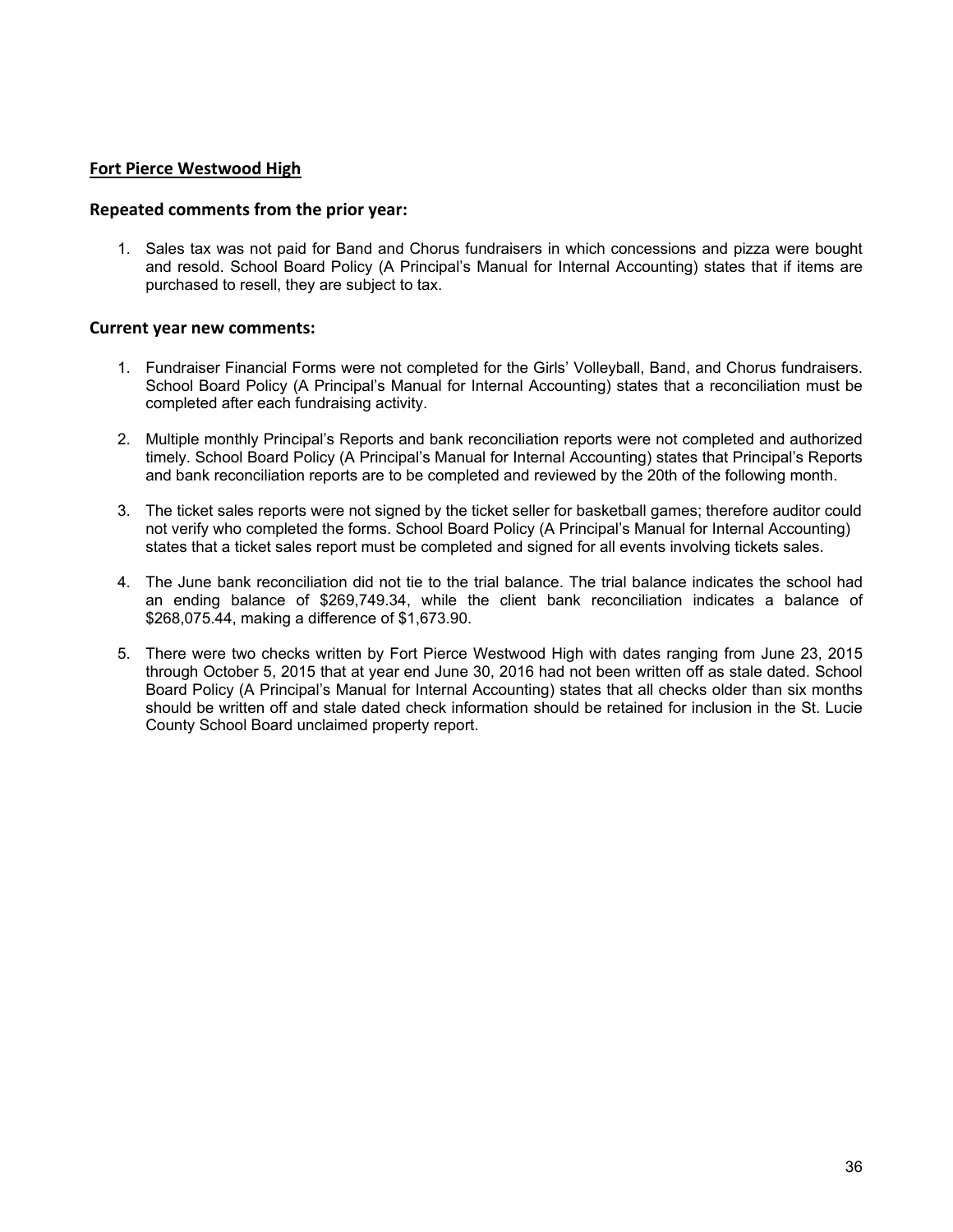# **Lincoln Park Academy**

# **Repeated comments from the prior year:**

1. None.

# **Current year new comments:**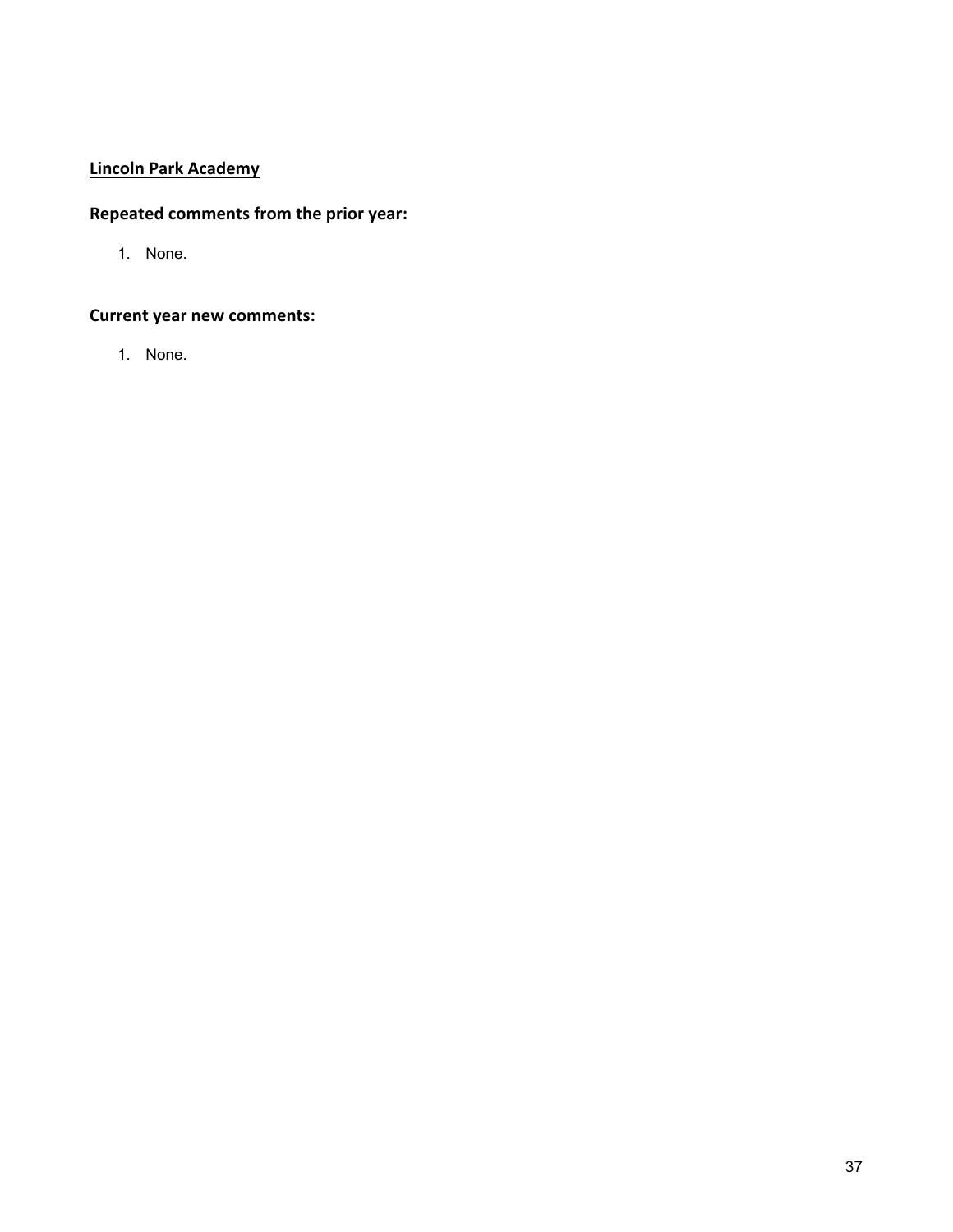# **Port St. Lucie High**

# **Repeated comments from the prior year:**

1. None.

# **Current year new comments:**

1. The deposits related to student receipt numbers 26294, 26319, and 25620 did not agree with the total of the cash receipts. School Board Policy (A Principal's Manual for Internal Accounting) states that all deposits must equal the total amount of money taken in and recorded on receipts for the period covered by the deposit.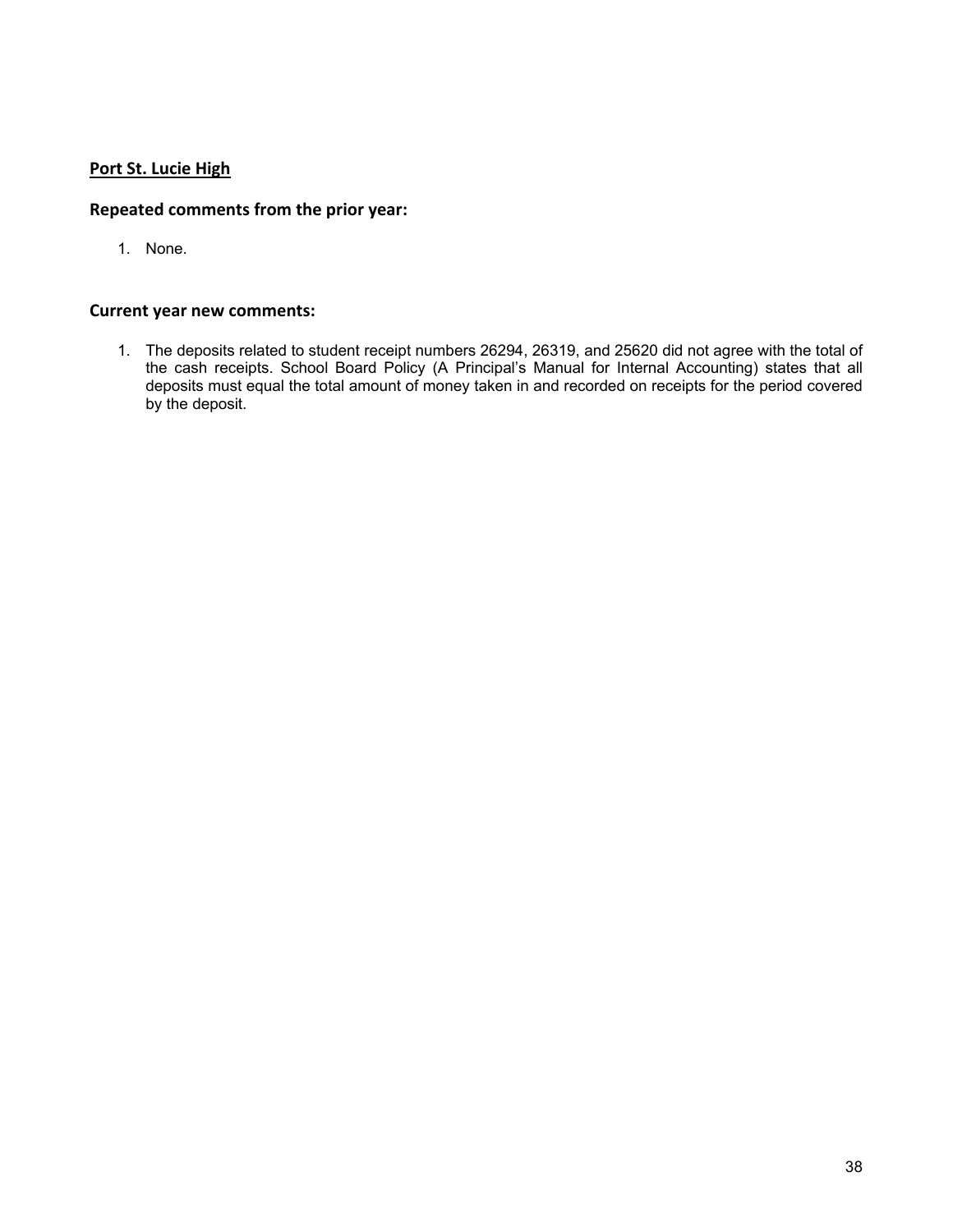### **St. Lucie West Centennial High**

#### **Repeated comments from the prior year:**

- 1. Money collected by a teacher on 11/30/15 for student receipt number 1267951 (official receipt number 443249) amounting to \$30.00 was not turned in to the front office until 12/4/15, 4 days later. School Board Policy (A Principal's Manual for Internal Accounting) states that collections made outside of the school office must be turned in to the school office no later than the next business day.
- 2. Fundraiser Financial Form was not completed for the Football banquet fundraiser. School Board Policy (A Principal's Manual for Internal Accounting) states that a financial report must be filed with the principal after each fundraising activity.

#### **Current year new comments:**

1. Sales tax was not paid for a Freshman Class fundraiser as well as a Volleyball fundraiser in which hoodies and t-shirts were bought and resold. School Board Policy (A Principal's Manual for Internal Accounting) states that if items are purchased to resell, they are subject to tax.